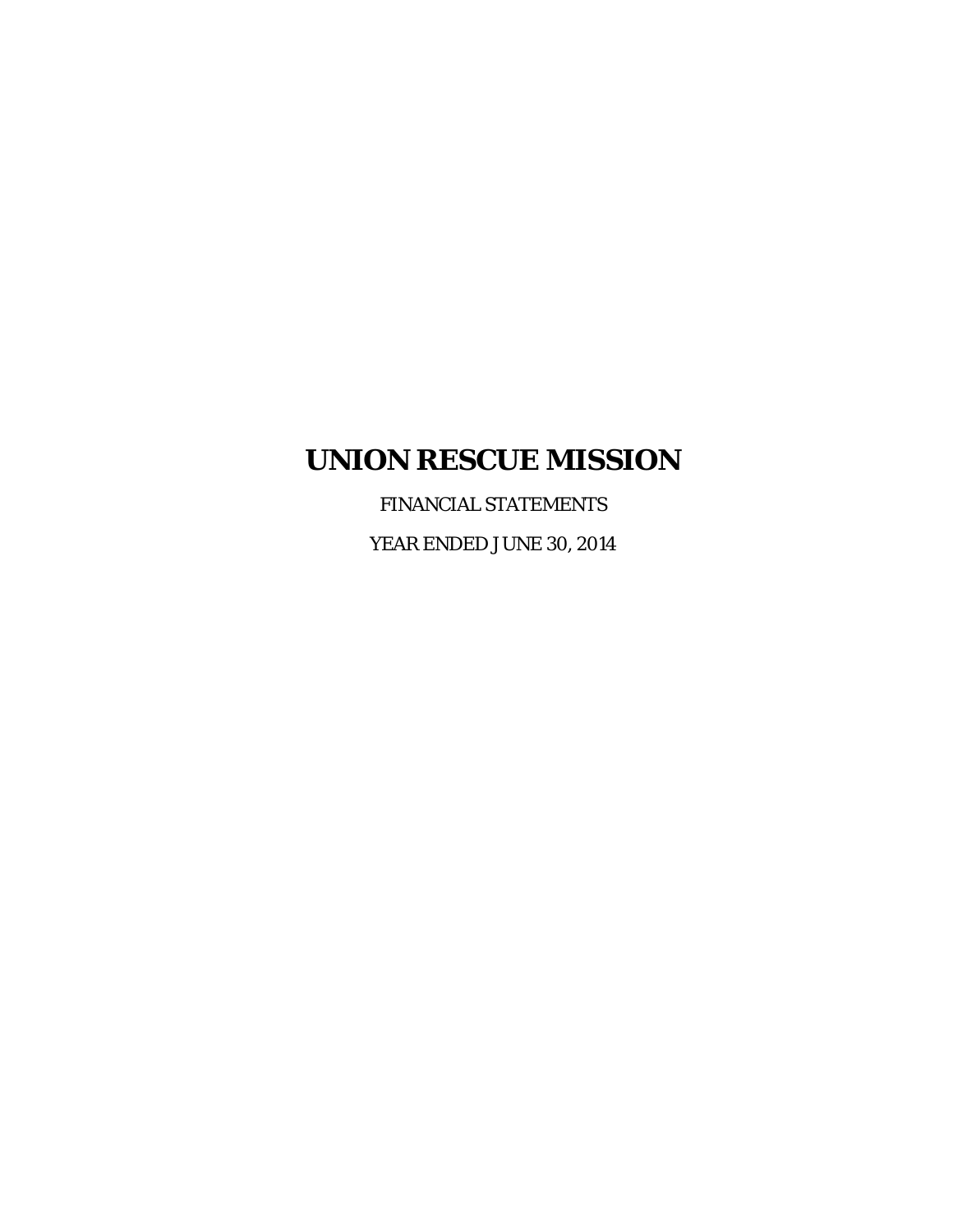# FINANCIAL STATEMENTS

# YEAR ENDED JUNE 30, 2014

# **CONTENTS**

| Page |
|------|
|      |
|      |
|      |
|      |
|      |
|      |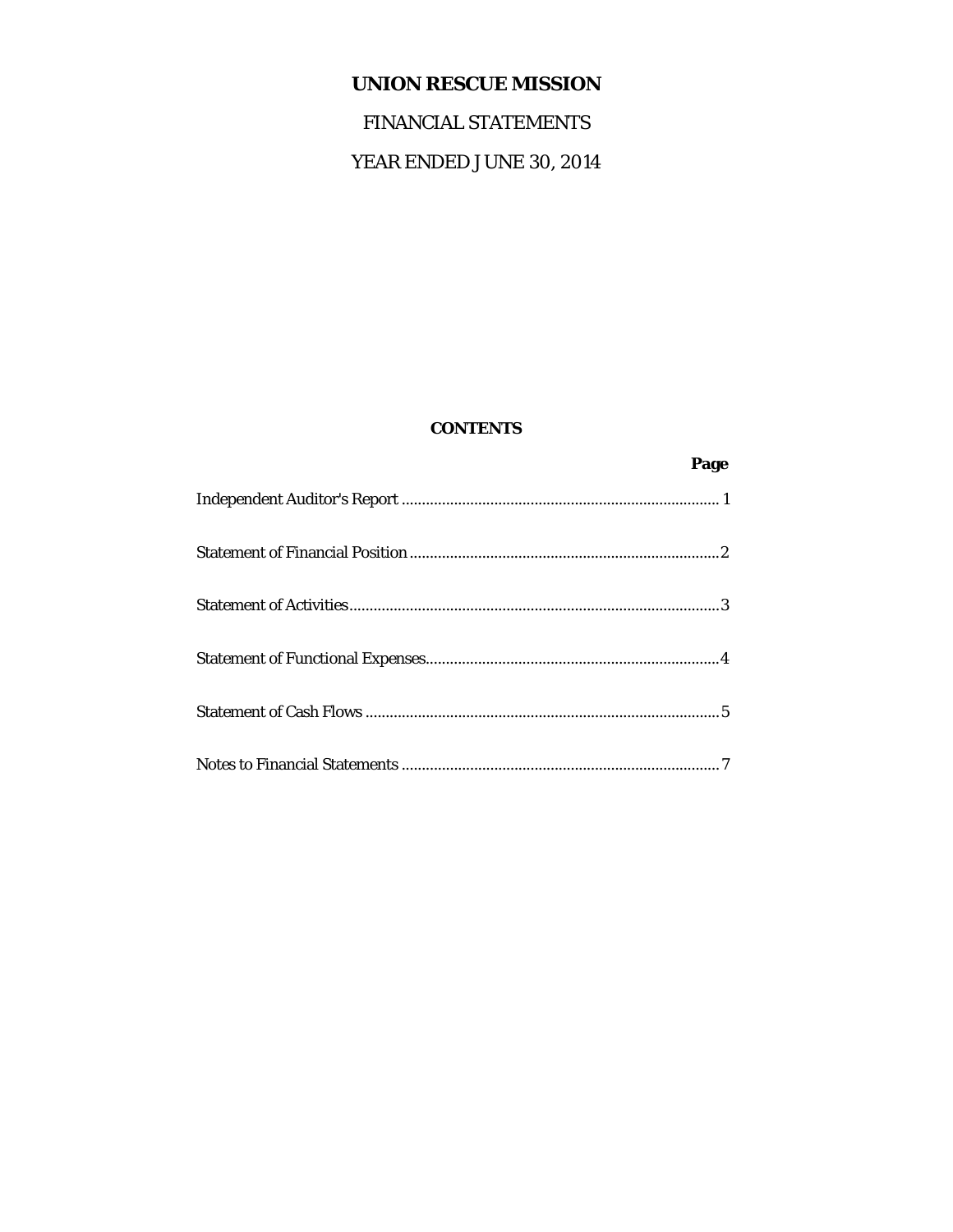

10990 Wilshire Boulevard 310.873.1600 T<br>16<sup>th</sup> Floor 310.873.6600 F

Los Angeles, CA 90024 www.greenhassonjanks.com

#### **INDEPENDENT AUDITOR'S REPORT**

To the Board of Directors Union Rescue Mission

#### **Report on the Financial Statements**

We have audited the accompanying financial statements of Union Rescue Mission (the Mission), which comprise the statement of financial position as of June 30, 2014, and the related statements of activities, functional expenses and cash flows for the year then ended, and the related notes to the financial statements.

#### **Management's Responsibility for the Financial Statements**

Management is responsible for the preparation and fair presentation of these financial statements in accordance with accounting principles generally accepted in the United States of America; this includes the design, implementation, and maintenance of internal control relevant to the preparation and fair presentation of financial statements that are free from material misstatement, whether due to fraud or error.

#### **Auditor's Responsibility**

Our responsibility is to express an opinion on these financial statements based on our audit. We conducted our audit in accordance with auditing standards generally accepted in the United States of America. Those standards require that we plan and perform the audit to obtain reasonable assurance about whether the financial statements are free from material misstatement.

An audit involves performing procedures to obtain audit evidence about the amounts and disclosures in the financial statements. The procedures selected depend on the auditor's judgment, including the assessment of the risks of material misstatement of the financial statements, whether due to fraud or error. In making those risk assessments, the auditor considers internal control relevant to the entity's preparation and fair presentation of the financial statements in order to design audit procedures that are appropriate in the circumstances, but not for the purpose of expressing an opinion on the effectiveness of the entity's internal control. Accordingly, we express no such opinion. An audit also includes evaluating the appropriateness of accounting policies used and the reasonableness of significant accounting estimates made by management, as well as evaluating the overall presentation of the financial statements.

We believe that the audit evidence we have obtained is sufficient and appropriate to provide a basis for our audit opinion.

#### **Opinion**

In our opinion, the financial statements referred to above present fairly, in all material respects, the financial position of the Mission as of June 30, 2014, and the changes in its net assets and its cash flows for the year then ended in accordance with accounting principles generally accepted in the United States of America.

#### **Report on Summarized Comparative Information**

We have previously audited the Mission's 2013 financial statements, and we expressed an unmodified audit opinion on those audited financial statements in our report dated October 22, 2013. In our opinion, the summarized comparative information presented herein as of and for the year ended June 30, 2013, is consistent, in all material respects, with the audited financial statements from which it has been derived.

*Green Hasson & Janks LLP* 

October 21, 2014 Los Angeles, California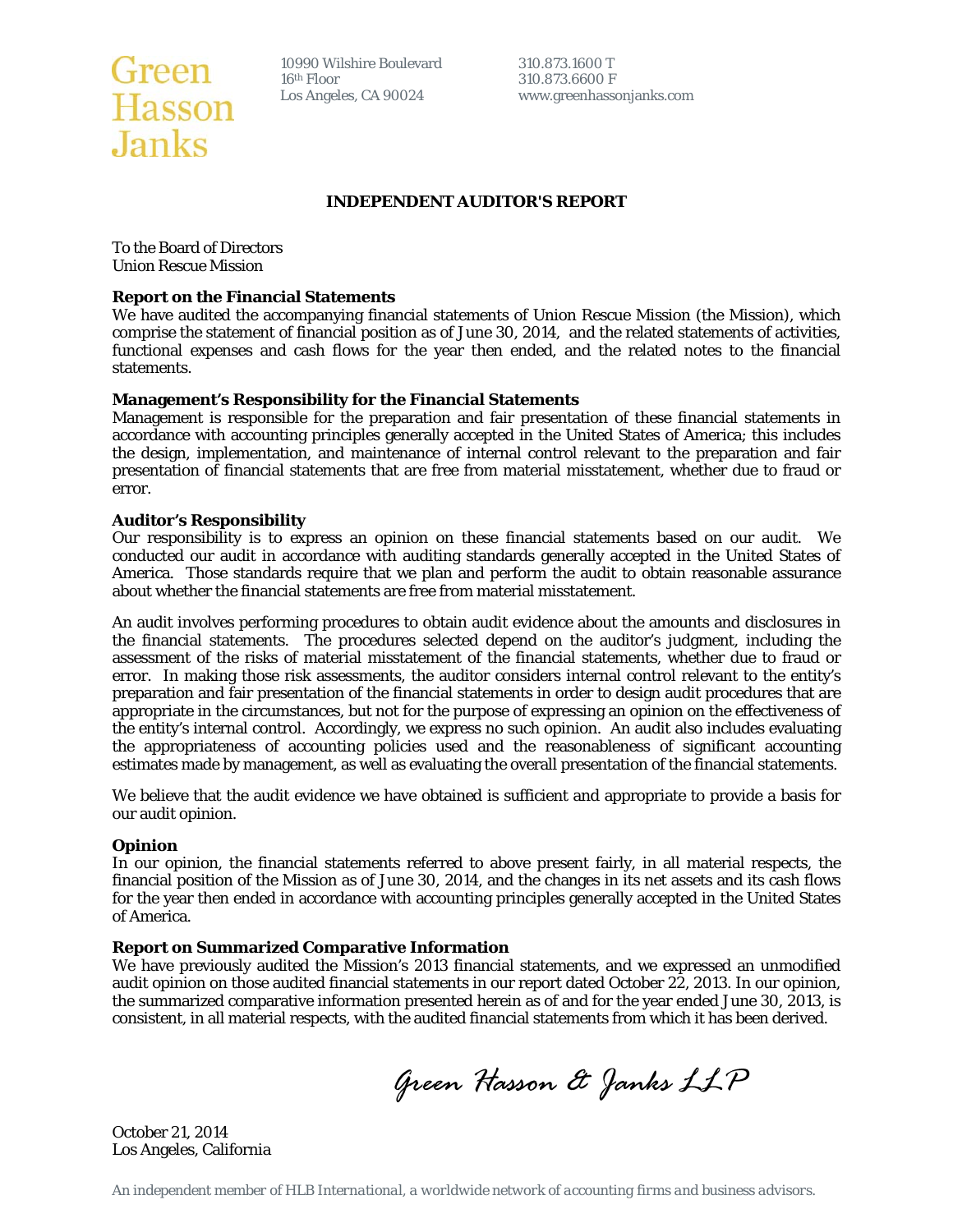# STATEMENT OF FINANCIAL POSITION June 30, 2014 With Comparative Totals at June 30, 2013

| <b>ASSETS</b>                                             |                           | 2014       |                           | 2013       |
|-----------------------------------------------------------|---------------------------|------------|---------------------------|------------|
|                                                           |                           |            |                           |            |
| <b>Cash and Cash Equivalents</b>                          | \$                        | 4,455,000  | \$                        | 2,451,000  |
| <b>Investments</b>                                        |                           | 565,000    |                           | 502,000    |
| <b>Accounts and Other Receivables</b>                     |                           | 10,000     |                           | 10,000     |
| <b>Bequests Receivable</b>                                |                           | 456,000    |                           | 136,000    |
| Pledges Receivable - Net                                  |                           | 898,000    |                           | 1,460,000  |
| Inventory                                                 |                           | 132,000    |                           | 136,000    |
| <b>Prepaid Expenses and Other Assets</b>                  |                           | 166,000    |                           | 96,000     |
| <b>Beneficial Interest in Charitable Remainder Trusts</b> |                           | 1,083,000  |                           | 1,524,000  |
| <b>Beneficial Interest in Perpetual Trust</b>             |                           | 161,000    |                           | 148,000    |
| Land, Buildings and Equipment - Net                       |                           | 26,652,000 |                           | 27,319,000 |
| <b>TOTAL ASSETS</b>                                       | S                         | 34,578,000 | <sub>S</sub>              | 33,782,000 |
| <b>LIABILITIES:</b>                                       |                           |            |                           |            |
|                                                           |                           |            |                           |            |
|                                                           |                           |            |                           |            |
| <b>Accounts Payable and Accrued Expenses</b>              | $\boldsymbol{\mathsf{S}}$ | 1,467,000  | $\boldsymbol{\mathsf{S}}$ | 1,491,000  |
| <b>Notes Payable</b>                                      |                           | 5,788,000  |                           | 6,049,000  |
| <b>Annuities Payable</b>                                  |                           | 236,000    |                           | 245,000    |
| <b>TOTAL LIABILITIES</b>                                  |                           | 7,491,000  |                           | 7,785,000  |
| <b>NET ASSETS:</b>                                        |                           |            |                           |            |
| Unrestricted                                              |                           | 25,480,000 |                           | 22,793,000 |
| <b>Temporarily Restricted</b>                             |                           | 1,280,000  |                           | 2,898,000  |
| <b>Permanently Restricted</b>                             |                           | 327,000    |                           | 306,000    |
| <b>TOTAL NET ASSETS</b>                                   |                           | 27,087,000 |                           | 25,997,000 |
| TOTAL LIABILITIES AND NET ASSETS                          | \$                        | 34,578,000 | \$                        | 33,782,000 |

The Accompanying Notes are an Integral Part of These Financial Statements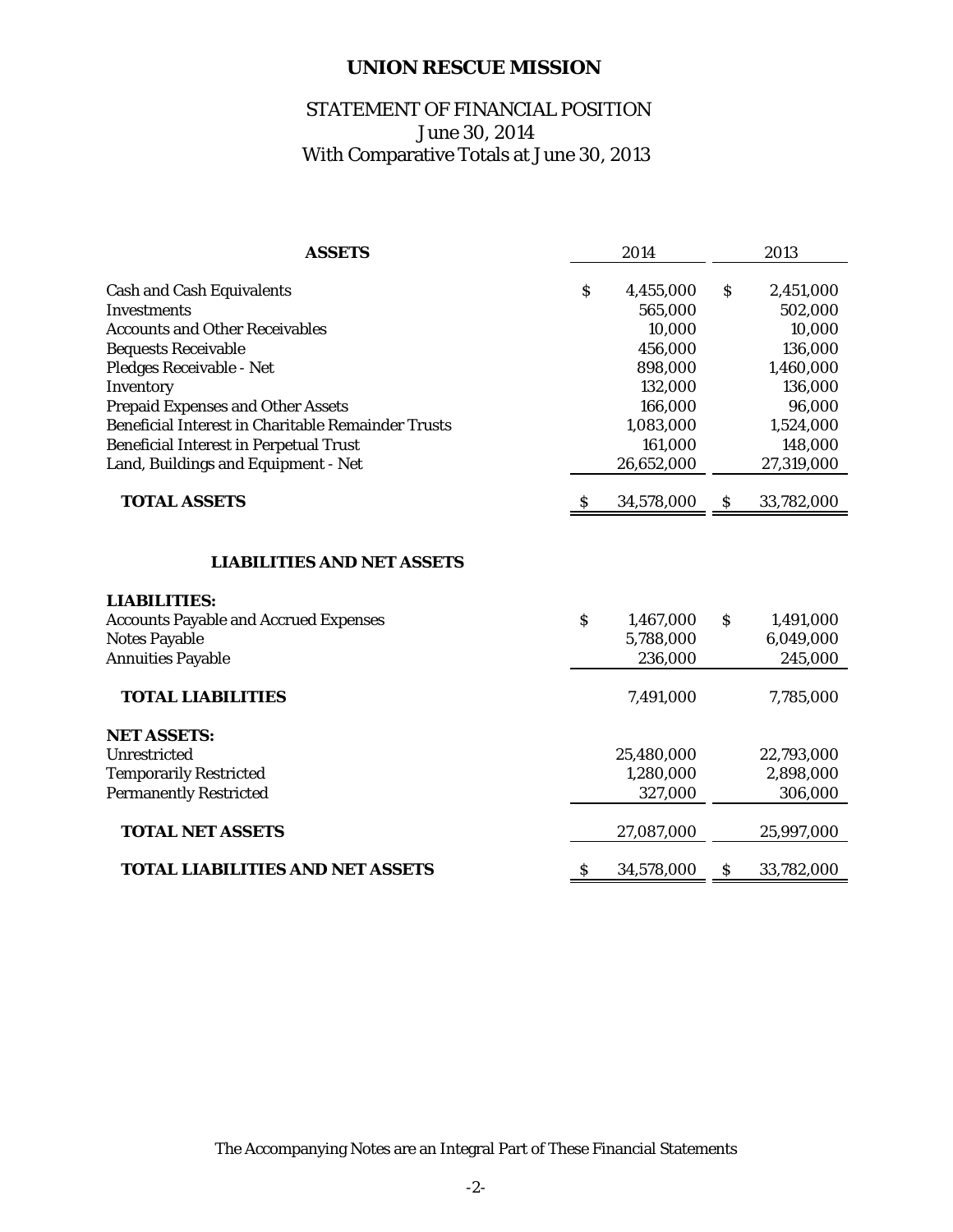### STATEMENT OF ACTIVITIES Year Ended June 30, 2014 With Summarized Totals for the Year Ended June 30, 2013

|                                                                         |                 |                    | 2014                    |                 |                   |
|-------------------------------------------------------------------------|-----------------|--------------------|-------------------------|-----------------|-------------------|
|                                                                         |                 | <b>Temporarily</b> | Permanently             |                 | 2013              |
| <b>PUBLIC SUPPORT:</b>                                                  | Unrestricted    | Restricted         | Restricted              | <b>Total</b>    | <b>Total</b>      |
| Contributions                                                           | 13,858,000      | 100,000<br>S       | 8,000<br>S              | 13,966,000<br>S | 13,977,000<br>\$. |
| Gifts-in-Kind                                                           | 5,124,000       |                    |                         | 5,124,000       | 3,369,000         |
| <b>Bequests and Planned Giving</b>                                      | 3,008,000       | 627,000            |                         | 3,635,000       | 1,576,000         |
| <b>Special Events</b>                                                   | 551,000         |                    |                         | 551,000         | 370,000           |
| Change in Value - Beneficial Interest<br>in Charitable Remainder Trusts |                 | 201,000            |                         | 201,000         | 268,000           |
| Change in Value - Beneficial Interest                                   |                 |                    |                         |                 |                   |
| in Perpetual Trust                                                      |                 |                    | 13,000                  | 13,000          | 9,000             |
| <b>Net Assets Released from</b>                                         |                 |                    |                         |                 |                   |
| <b>Purpose Restrictions</b>                                             | 2,546,000       | (2,546,000)        |                         |                 |                   |
| <b>TOTAL PUBLIC SUPPORT</b>                                             | 25,087,000      | (1,618,000)        | 21,000                  | 23,490,000      | 19,569,000        |
| <b>OTHER REVENUE:</b>                                                   |                 |                    |                         |                 |                   |
| <b>Other Income</b>                                                     | 539,000         |                    |                         | 539,000         | 554,000           |
| <b>Investment Income (Net)</b>                                          | 63,000          |                    |                         | 63,000          | 70,000            |
| <b>TOTAL OTHER REVENUE</b>                                              | 602,000         |                    |                         | 602,000         | 624,000           |
| <b>TOTAL PUBLIC SUPPORT</b><br><b>AND OTHER REVENUE</b>                 | 25,689,000      | (1,618,000)        | 21,000                  | 24,092,000      | 20,193,000        |
| <b>OPERATING EXPENSES:</b>                                              |                 |                    |                         |                 |                   |
| <b>Program Services:</b>                                                |                 |                    |                         |                 |                   |
| <b>Shelter Services</b>                                                 | 6,365,000       |                    |                         | 6,365,000       | 5,915,000         |
| <b>Recovery Programs</b>                                                | 8,381,000       |                    |                         | 8,381,000       | 7,804,000         |
| <b>Community Outreach</b>                                               | 3,081,000       |                    |                         | 3,081,000       | 1,254,000         |
| TOTAL PROGRAM SERVICES                                                  | 17,827,000      |                    |                         | 17,827,000      | 14,973,000        |
| <b>Support Services:</b>                                                |                 |                    |                         |                 |                   |
| <b>Management and General</b>                                           | 1,887,000       |                    |                         | 1,887,000       | 1,807,000         |
| Fundraising                                                             | 3,288,000       |                    |                         | 3,288,000       | 3,300,000         |
| <b>TOTAL SUPPORT SERVICES</b>                                           | 5,175,000       | $\overline{a}$     |                         | 5,175,000       | 5,107,000         |
| <b>TOTAL OPERATING EXPENSES</b>                                         | 23,002,000      |                    |                         | 23,002,000      | 20,080,000        |
| <b>CHANGE IN NET ASSETS</b>                                             | 2,687,000       | (1,618,000)        | 21,000                  | 1,090,000       | 113,000           |
| Net Assets - Beginning of Year                                          | 22,793,000      | 2,898,000          | 306,000                 | 25,997,000      | 25,884,000        |
| <b>NET ASSETS - END OF YEAR</b>                                         | 25,480,000<br>S | S<br>1,280,000     | <sub>S</sub><br>327,000 | 27,087,000<br>S | \$.<br>25,997,000 |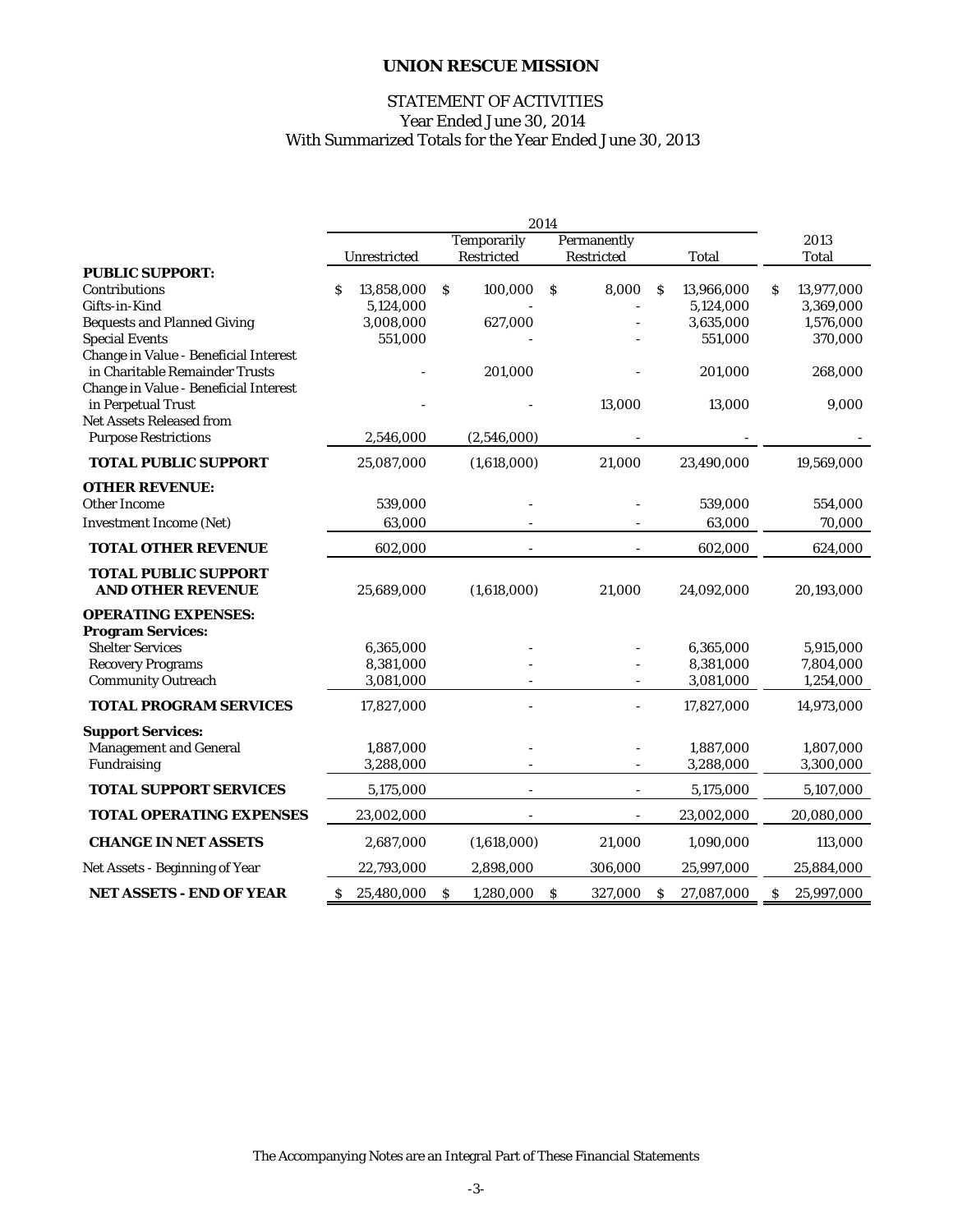# STATEMENT OF FUNCTIONAL EXPENSES Year Ended June 30, 2014 With Summarized Totals for the Year Ended June 30, 2013

|                                                 |   |                 |     |                         |              |              |    |                      | 2014         |                          |    |                         |    |                      |              |            |   |            |
|-------------------------------------------------|---|-----------------|-----|-------------------------|--------------|--------------|----|----------------------|--------------|--------------------------|----|-------------------------|----|----------------------|--------------|------------|---|------------|
|                                                 |   |                 |     | <b>Program Services</b> |              |              |    |                      |              |                          |    | <b>Support Services</b> |    |                      |              |            |   |            |
|                                                 |   | <b>Shelter</b>  |     | Recovery                |              | Community    |    | <b>Total Program</b> |              | Management               |    |                         |    | <b>Total Support</b> |              |            |   | 2013       |
|                                                 |   | <b>Services</b> |     | Programs                |              | Outreach     |    | <b>Services</b>      |              | and General              |    | Fundraising             |    | <b>Services</b>      |              | Total      |   | Total      |
| <b>Payroll and Related Expenses</b>             | S | 3,194,000       | -S  | 3,813,000               | <sub>S</sub> | 192,000 \$   |    | 7,199,000            | S            | 1,068,000 \$             |    | 696,000                 | -S | 1,764,000            | -S           | 8,963,000  | S | 8,337,000  |
| Gifts-in-Kind Distribution                      |   | 2,000           |     | 20,000                  |              | 2,825,000    |    | 2,847,000            |              |                          |    |                         |    |                      |              | 2,847,000  |   | 1,069,000  |
| Donor Appeals                                   |   | 104,000         |     | 104,000                 |              |              |    | 208,000              |              | $\overline{\phantom{a}}$ |    | 1,663,000               |    | 1,663,000            |              | 1,871,000  |   | 1,977,000  |
| <b>Food and Kitchen Supplies</b>                |   | 1,111,000       |     | 667,000                 |              | 6,000        |    | 1,784,000            |              | 57,000                   |    |                         |    | 57,000               |              | 1,841,000  |   | 1,771,000  |
| <b>Supplies and Program</b>                     |   |                 |     |                         |              |              |    |                      |              |                          |    |                         |    |                      |              |            |   |            |
| <b>Expenses</b>                                 |   | 691,000         |     | 865,000                 |              | 11,000       |    | 1,567,000            |              | 32,000                   |    | 230,000                 |    | 262,000              |              | 1,829,000  |   | 1,467,000  |
| <b>Depreciation and Amortization</b>            |   | 565,000         |     | 1,064,000               |              |              |    | 1,629,000            |              | 52,000                   |    | 24,000                  |    | 76,000               |              | 1,705,000  |   | 1,752,000  |
| Occupancy                                       |   | 358,000         |     | 885,000                 |              | 3,000        |    | 1,246,000            |              | 137,000                  |    | 10,000                  |    | 147,000              |              | 1,393,000  |   | 1,340,000  |
| <b>Professional Consultation</b>                |   | 70,000          |     | 76,000                  |              | 5,000        |    | 151,000              |              | 36,000                   |    | 518,000                 |    | 554,000              |              | 705,000    |   | 780,000    |
| <b>Vehicles and Equipment</b>                   |   |                 |     |                         |              |              |    |                      |              |                          |    |                         |    |                      |              |            |   |            |
| <b>Expenses</b>                                 |   | 122,000         |     | 468,000                 |              | 1,000        |    | 591,000              |              | 67,000                   |    | 29,000                  |    | 96,000               |              | 687,000    |   | 645,000    |
| <b>Miscellaneous</b>                            |   | 44,000          |     | 125,000                 |              | 24,000       |    | 193,000              |              | 132,000                  |    | 113,000                 |    | 245,000              |              | 438,000    |   | 380,000    |
| <b>Interest</b>                                 |   |                 |     |                         |              |              |    |                      |              | 299,000                  |    |                         |    | 299,000              |              | 299,000    |   | 321,000    |
| Insurance                                       |   | 104,000         |     | 143,000                 |              | 14,000       |    | 261,000              |              | 7,000                    |    | 5,000                   |    | 12,000               |              | 273,000    |   | 241,000    |
| Thrift Store Start Up                           |   |                 |     | 151,000                 |              |              |    | 151,000              |              |                          |    |                         |    |                      |              | 151,000    |   |            |
| <b>TOTAL 2014</b>                               |   |                 |     |                         |              |              |    |                      |              |                          |    |                         |    |                      |              |            |   |            |
| <b>FUNCTIONAL EXPENSES</b>                      | S | 6,365,000       | - S | 8,381,000               | -S           | 3,081,000 \$ |    | 17,827,000           | <sub>S</sub> | 1,887,000 \$             |    | 3,288,000               | -S | 5,175,000            | <sub>S</sub> | 23,002,000 |   |            |
|                                                 |   |                 |     |                         |              |              |    |                      |              |                          |    |                         |    |                      |              |            |   |            |
| <b>TOTAL 2013</b><br><b>FUNCTIONAL EXPENSES</b> |   | 5,915,000       | -S  | 7,804,000               | <b>S</b>     | 1,254,000    | -S | 14,973,000           | S            | 1,807,000                | -S | 3,300,000               | -S | 5,107,000            |              |            | S | 20,080,000 |

The Accompanying Notes are an Integral Part of These Financial Statements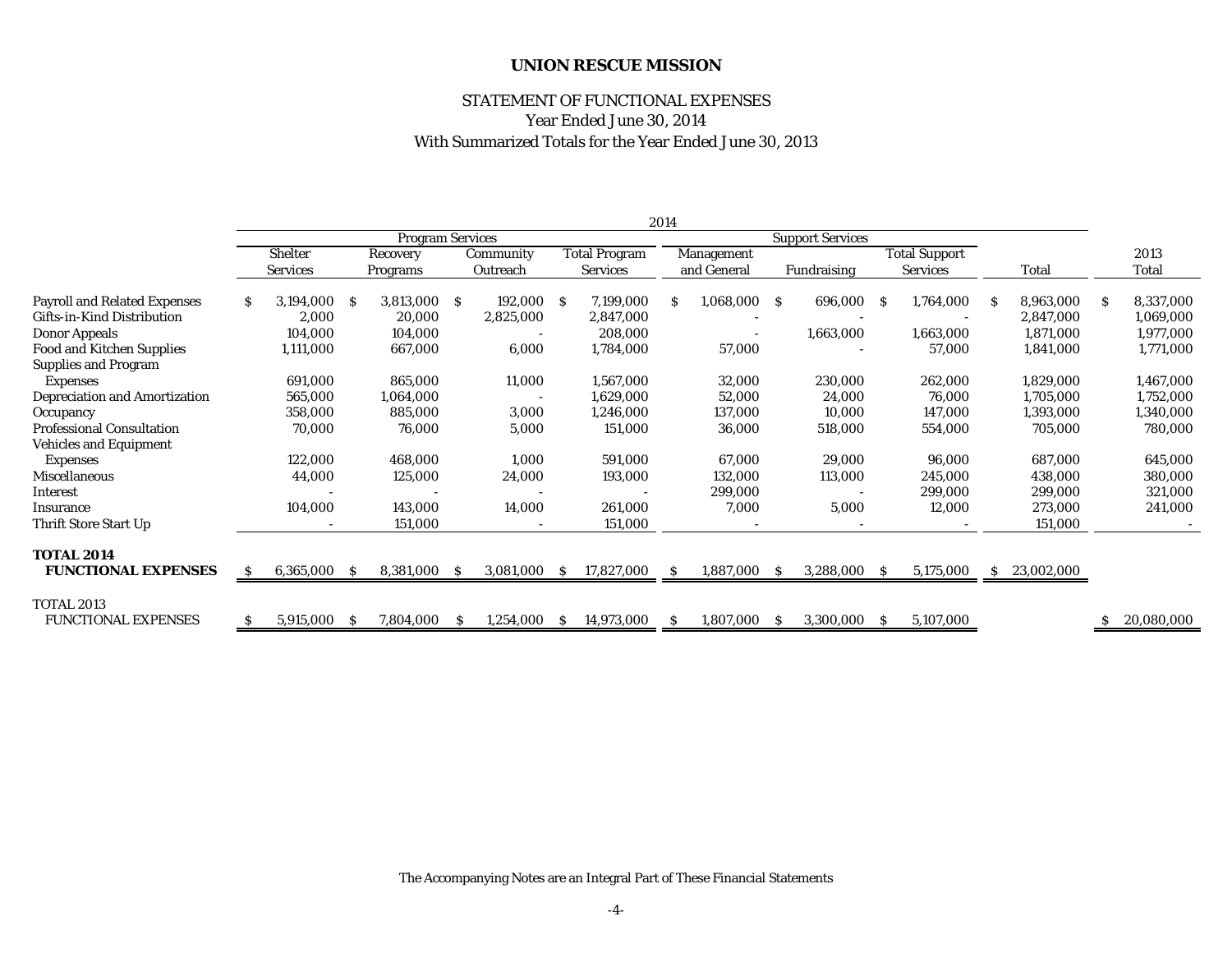# With Comparative Totals for the Year Ended June 30, 2013 STATEMENT OF CASH FLOWS Year Ended June 30, 2014

|                                                                | 2014            |   | 2013      |
|----------------------------------------------------------------|-----------------|---|-----------|
| <b>CASH FLOWS FROM OPERATING ACTIVITIES:</b>                   |                 |   |           |
| <b>Change in Net Assets</b>                                    | \$<br>1,090,000 | S | 113,000   |
| Adjustments to Reconcile Change in Net Assets to               |                 |   |           |
| Net Cash Provided by Operating Activities:                     |                 |   |           |
| <b>Depreciation and Amortization</b>                           | 1,705,000       |   | 1,752,000 |
| <b>Donated Building and Equipment</b>                          | (6,000)         |   | (42,000)  |
| <b>Donated Stock</b>                                           | (869,000)       |   | (794,000) |
| <b>Proceeds from Sale of Donated Stock</b>                     | 863,000         |   | 784,000   |
| <b>Loss on Sale of Donated Stock</b>                           | 6,000           |   | 10,000    |
| <b>Realized and Unrealized Gain on Investments</b>             | (63,000)        |   | (62,000)  |
| <b>Change in Value of Annuities Payable</b>                    | 24,000          |   | (8,000)   |
| Change in Value of Beneficial Interest in Charitable           |                 |   |           |
| <b>Remainder Trusts</b>                                        | (201,000)       |   | (268,000) |
| Change in Value of Beneficial Interest in Perpetual Trust      | (13,000)        |   | (9,000)   |
| Contributions Restricted for Investment in Land,               |                 |   |           |
| <b>Buildings and Equipment</b>                                 | (100,000)       |   | (390,000) |
| <b>Contributions Restricted for Investment in Perpetuity</b>   | (8,000)         |   | (10,000)  |
| Decrease (Increase) in:                                        |                 |   |           |
| <b>Accounts and Other Receivables</b>                          |                 |   | 25,000    |
| Due from EIMAGO, Inc.                                          |                 |   | 1,000     |
| <b>Bequests Receivable</b>                                     | (320,000)       |   | 73,000    |
| <b>Pledges Receivable</b>                                      | 562,000         |   | 578,000   |
| Inventory                                                      | 4,000           |   | (80,000)  |
| <b>Prepaid Expenses and Other Assets</b>                       | (70,000)        |   | 64,000    |
| Beneficial Interest in Charitable Remainder Trust              | (627,000)       |   |           |
| Increase (Decrease) in:                                        |                 |   |           |
| <b>Accounts Payable and Accrued Expenses</b>                   | (24,000)        |   | 183,000   |
| <b>Annuities Payable</b>                                       | (33,000)        |   | (207,000) |
| <b>NET CASH PROVIDED BY OPERATING ACTIVITIES</b>               | 1,920,000       |   | 1,713,000 |
| <b>CASH FLOWS FROM INVESTING ACTIVITIES:</b>                   |                 |   |           |
| <b>Purchase of Investments</b>                                 | (693,000)       |   | (118,000) |
| <b>Proceeds from Sale of Investments</b>                       | 693,000         |   | 60,000    |
| Purchase of Land, Buildings and Equipment                      | (966,000)       |   | (582,000) |
| <b>Interest Capitalized into Land, Buildings and Equipment</b> | (66,000)        |   | (96,000)  |
| <b>NET CASH USED IN INVESTING ACTIVITIES</b>                   | (1,032,000)     |   | (736,000) |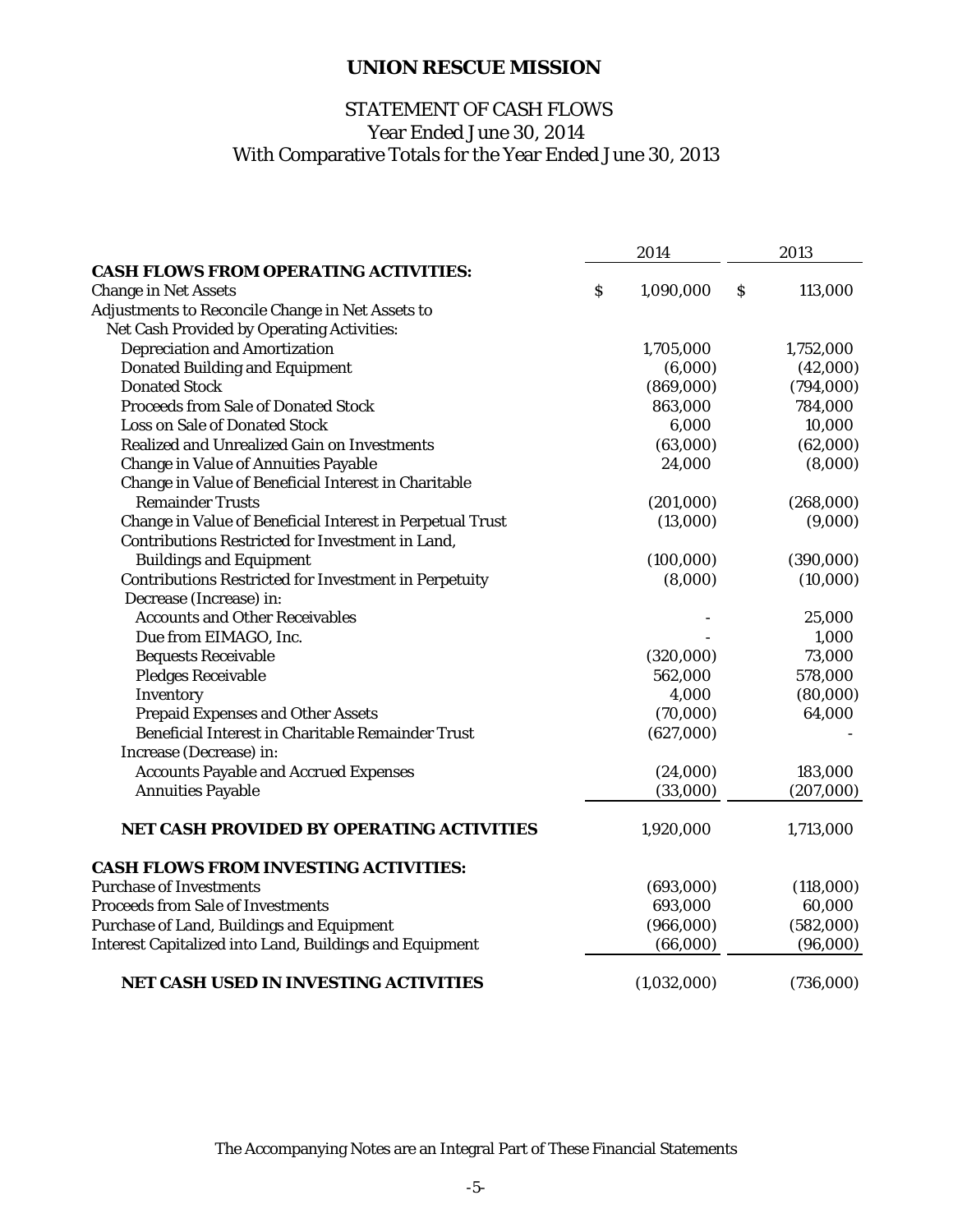# With Comparative Totals for the Year Ended June 30, 2013 STATEMENT OF CASH FLOWS Year Ended June 30, 2014

|                                                              |               | 2014      |    | 2013      |
|--------------------------------------------------------------|---------------|-----------|----|-----------|
| <b>CASH FLOWS FROM FINANCING ACTIVITIES:</b>                 |               |           |    |           |
| <b>Contributions Restricted for Investment in Perpetuity</b> | $\mathcal{S}$ | 8,000     | \$ | 10,000    |
| Proceeds from Distribution of Beneficial Interest in         |               |           |    |           |
| <b>Charitable Remainder Trust</b>                            |               | 1,269,000 |    |           |
| <b>Proceeds from Contributions Restricted for Investment</b> |               |           |    |           |
| in Land, Buildings and Equipment                             |               | 100,000   |    | 390,000   |
| <b>Proceeds from Notes Payable</b>                           |               | 577,000   |    |           |
| <b>Payments on Notes Payable</b>                             |               | (838,000) |    | (785,000) |
| <b>NET CASH PROVIDED BY (USED IN)</b>                        |               |           |    |           |
| <b>FINANCING ACTIVITIES</b>                                  |               | 1,116,000 |    | (385,000) |
|                                                              |               |           |    |           |
| NET INCREASE IN CASH AND CASH EQUIVALENTS                    |               | 2,004,000 |    | 592,000   |
| Cash and Cash Equivalents - Beginning of Year                |               | 2,451,000 |    | 1,859,000 |
| <b>CASH AND CASH EQUIVALENTS - END OF YEAR</b>               | \$            | 4,455,000 | S  | 2,451,000 |
| <b>SUPPLEMENTAL DISCLOSURE OF</b>                            |               |           |    |           |
| <b>CASH FLOW INFORMATION:</b>                                |               |           |    |           |
| Cash Paid During the Year for Interest (Net of Amount        |               |           |    |           |
| Capitalized into Land, Buildings and Equipment of            |               |           |    |           |
| \$66,000 in 2014 and \$96,000 in 2013)                       | \$            | 299,000   | \$ | 321,000   |
| <b>SUPPLEMENTAL SCHEDULE OF NON-CASH</b>                     |               |           |    |           |
| <b>INVESTING AND FINANCING ACTIVITIES:</b>                   |               |           |    |           |
| <b>Donated Building and Equipment</b>                        | $\mathbf S$   | 6,000     | S  | 42,000    |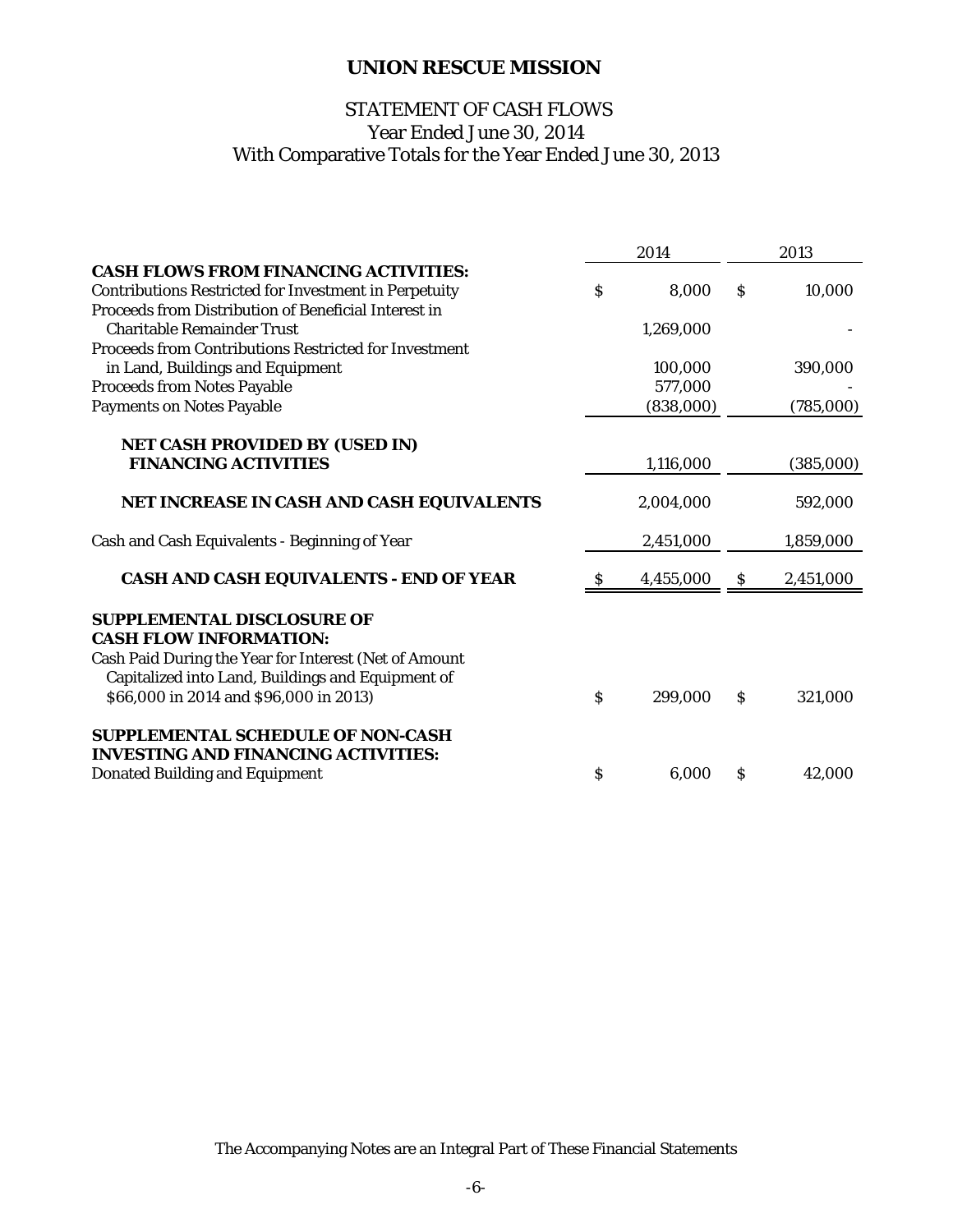# NOTES TO FINANCIAL STATEMENTS June 30, 2014

#### **NOTE 1 - NATURE OF ORGANIZATION**

Union Rescue Mission (the Mission) is a California, religious, not-for-profit organization exempt from income taxes under Section  $501(c)(3)$  of the Internal Revenue Code. Funds raised by Union Rescue Mission provide food, shelter and clothing for impoverished men, women and children. Founded in 1891, Union Rescue Mission is the largest mission of its kind in America and is the oldest in Los Angeles, operating 24 hours a day, 7 days a week, 365 days a year. Union Rescue Mission provides a comprehensive array of emergency and long-term services, including food, shelter, clothing, medical and dental care, recovery programs, transitional housing, legal assistance, education and counseling, in addition to job training for men and women.

Union Rescue Mission also operates a 77-acre property, named Hope Gardens Family Center, which provides a safe, healthy, positive and tranquil living environment for formerly homeless senior women and women with children. The facilities accommodate permanent supportive housing for the senior women and transitional supportive housing for women with children. Residents receive job training, financial literacy education, life skills coursework, personal and spiritual development classes, as well as access to off-site legal, medical and dental services. Childcare is provided for nursery and preschool children while school-age children receive transportation to the local public school. Hope Gardens Family Center offers a safe, peaceful and aesthetically pleasing environment that lends itself to the healing of broken lives and the rebuilding of shattered dreams.

Through Union Rescue Mission's Community Outreach Program, donated products are solicited and acquired each month for internal use and for distribution in the Southern California area and to sites of natural disasters. Typical products include food, clothes, hygiene items, medical/dental supplies and equipment, and school supplies for children. The program allows Union Rescue Mission to extend its ministry beyond the immediate service area in Downtown Los Angeles.

#### **NOTE 2 - SUMMARY OF SIGNIFICANT ACCOUNTING POLICIES**

#### **(a) BASIS OF PRESENTATION**

The financial statements of the Mission have been prepared utilizing the accrual basis of accounting.

#### **(b) ACCOUNTING**

To ensure observance of certain constraints and restrictions placed on the use of resources, the accounts of the Mission are maintained in accordance with the principles of net assets accounting. This is the procedure by which resources for various purposes are classified for accounting and reporting purposes into net asset classes that are in accordance with specified activities or objectives. Accordingly, all financial transactions have been recorded and reported by net asset class as follows:

 **Unrestricted**. These generally result from revenues generated by receiving unrestricted contributions, providing services, and receiving income from investments; less expenses incurred in providing program related services, raising contributions, and performing administrative functions.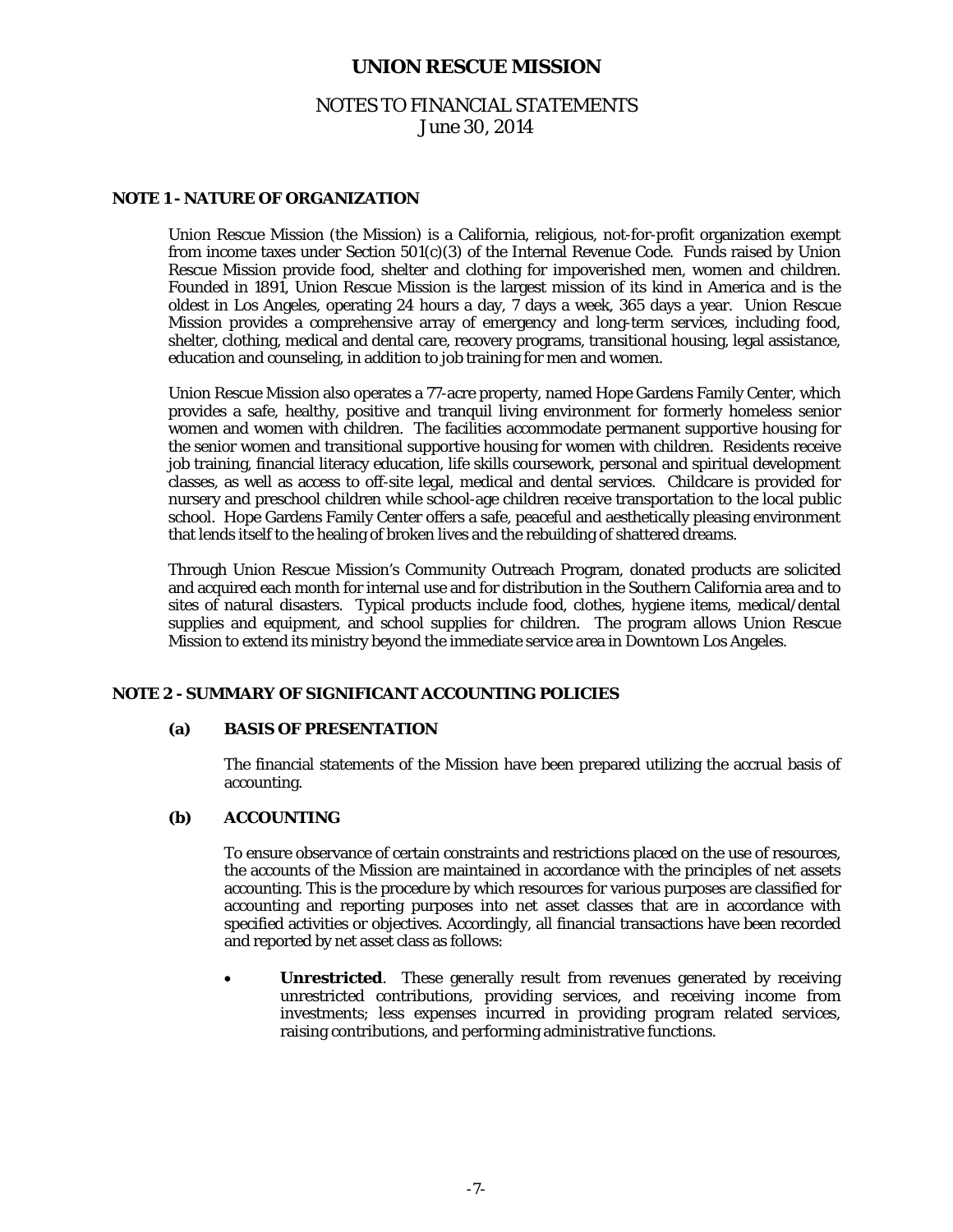# NOTES TO FINANCIAL STATEMENTS June 30, 2014

#### **NOTE 2 - SUMMARY OF SIGNIFICANT ACCOUNTING POLICIES** (continued)

- **(b) ACCOUNTING** (continued)
	- **Temporarily Restricted**. The Mission reports gifts of cash and other assets as temporarily restricted support if they are received with donor stipulations that limit the use of the donated assets. When a donor restriction expires, that is, when a stipulated time restriction ends or the purpose of the restriction is accomplished, temporarily restricted net assets are reclassified to unrestricted net assets and reported in the statement of activities as net assets released from purpose, time or capital restrictions. Donor restricted contributions, whose restrictions have been met in the same reporting period, are reported as unrestricted support in the statement of activities. The Mission had \$1,280,000 of temporarily restricted net assets at June 30, 2014.
	- **Permanently Restricted**. These net assets are received from donors who stipulate that resources are to be maintained permanently, but permit the Mission to expend all of the income (or other economic benefits) derived from the donated assets. The Mission had \$327,000 of permanently restricted net assets at June 30, 2014.

### **(c) CASH AND CASH EQUIVALENTS**

Cash and cash equivalents are short-term, highly liquid investments with maturities of three months or less at the time of purchase. The carrying value of cash equivalents approximates its fair value at June 30, 2014.

The Mission maintains its cash and cash equivalents in bank deposit accounts and other investment accounts, which, at times, may exceed federally insured limits. The Mission has not experienced any losses in such accounts and believes it is not exposed to any significant credit risk on cash and cash equivalents.

#### **(d) INVESTMENTS**

Investments in equity and debt securities with readily determinable market values are reported at fair value. The fair value of these investments is determined based on the closing price on the last business day of the fiscal year.

Investment purchases and sales are accounted for on a trade-date basis. Realized and unrealized gains and losses are calculated based upon the underlying cost of the securities and on the sales prices, if sold. Interest and dividend income is recorded when earned. Realized and unrealized gains and losses and interest and dividend income are reflected in the statement of activities as investment income.

Investments are made according to the Investment Policies, Guidelines, and Objectives adopted by the Mission's Board. These guidelines provide for investments in equities, fixed income, and other securities with performance measured against appropriate indices. The investments are managed by outside investment managers contracted by the Mission. Market values of such investments and credit ratings of bond issuers are routinely reviewed by the Audit and Finance Committee of the Board.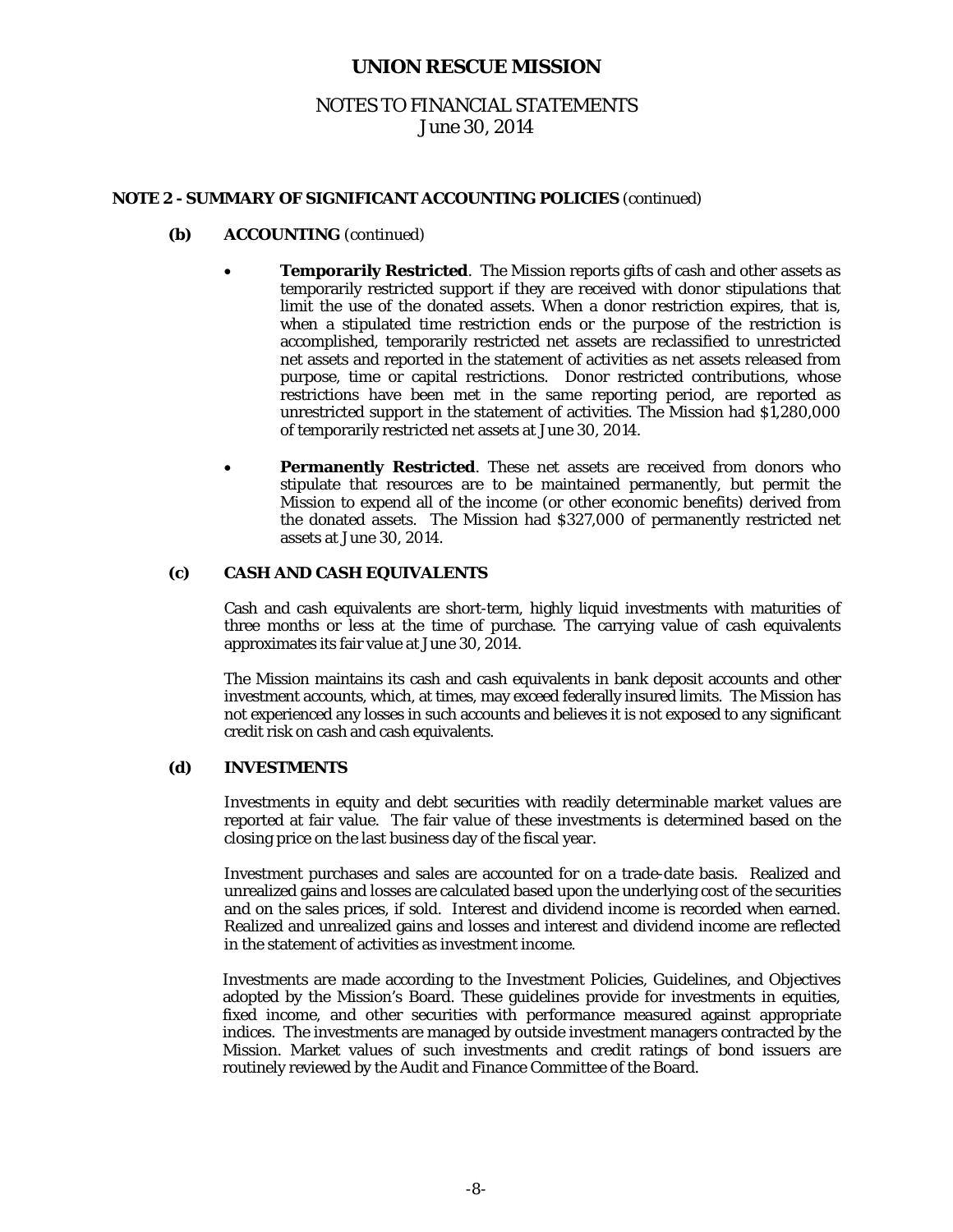# NOTES TO FINANCIAL STATEMENTS June 30, 2014

#### **NOTE 2 - SUMMARY OF SIGNIFICANT ACCOUNTING POLICIES** (continued)

#### **(d) INVESTMENTS** (continued)

Investment securities, in general, are exposed to various risks, such as interest rate, credit, and overall market volatility. Due to the level of risk associated with certain longterm investments, it is reasonably possible that changes in the values of these investments will occur in the near term and that such changes could materially affect the amounts reported in the statement of financial position.

The Mission maintains a separate cash and investment account for its Annuity Reserve Fund. The balance in this Fund totaled \$401,000 at June 30, 2014.

#### **(e) ACCOUNTS AND OTHER RECEIVABLES**

Receivables are recorded when billed or accrued and represent claims against third parties that will be settled in cash. The carrying value of receivables, net of the allowance for doubtful accounts, if any, represents their estimated fair value. The allowance for doubtful accounts, if any, is estimated based on historical collection trends, type of debtor, the age of outstanding receivables and existing economic conditions. If events or changes in circumstances indicate that specific receivable balances may be impaired, further consideration is given to the collectability of those balances and the allowance is adjusted accordingly. Past due receivable balances are written-off when internal collection efforts have been unsuccessful in collecting the amount due. At June 30, 2014, all receivables are deemed fully collectible; therefore, no allowance for doubtful accounts has been established.

### **(f) BEQUESTS AND PLANNED GIVING**

The Mission has been named as a beneficiary in a number of bequests. Certain of these gifts have not been recorded in the financial statements because the donors' wills have not yet been declared valid by the probate court and/or the value of the amounts to be received is not yet determinable. The Mission records and reports all gifts when declared valid and the amount is determinable.

#### **(g) CONTRIBUTIONS AND PLEDGES RECEIVABLE**

Unconditional contributions, including pledges recorded at estimated fair value, are recognized as revenues when the pledge is received. Conditional promises to give are not included as revenue until such time as the conditions are substantially met. A discount rate of 8.25% has been used to calculate the present value of the only multi-year pledge receivable. At June 30, 2014, the Mission evaluated the collectability of pledges receivable and established an allowance for uncollectible pledges receivable in the amount of \$22,000.

#### **(h) INVENTORY**

Inventory consists of food, beverages, hygiene items and office supplies purchased by or donated to the Mission and are valued at the lower of cost or market if purchased and at fair value at the date of donation, if donated. The Mission utilizes the first-in, first-out method of inventory valuation.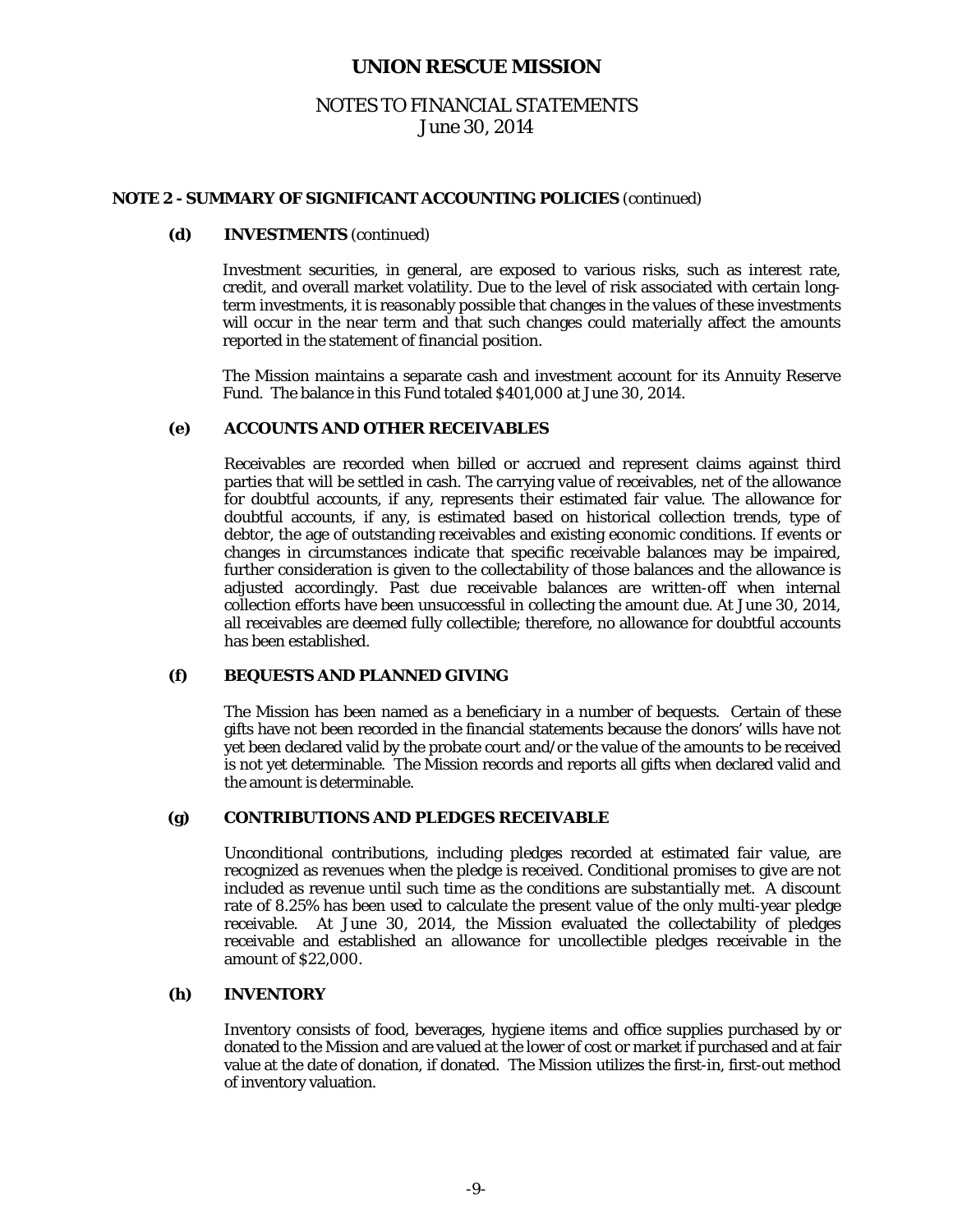# NOTES TO FINANCIAL STATEMENTS June 30, 2014

#### **NOTE 2 - SUMMARY OF SIGNIFICANT ACCOUNTING POLICIES** (continued)

#### **(i) BENEFICIAL INTEREST IN CHARITABLE REMAINDER TRUSTS**

The Mission has been designated as the beneficiary of assets held in charitable remainder trusts administered by other trustees. The Mission recognizes temporarily restricted contribution revenue and, as a receivable, the present value of the estimated future benefits to be received when the trust assets are distributed. Adjustments to the receivable to reflect the revaluation of the present value of the estimated future payments to the Mission are recognized in the statement of activities as a change in value of beneficial interest in charitable remainder trusts. The carrying values of certain other trusts have not yet been determined; accordingly, such assets have not been recorded in the financial statements.

#### **(j) BENEFICIAL INTEREST IN PERPETUAL TRUST**

A donor has established and funded a trust, which is administered by organizations other than the Mission. Under the terms of the trust, the Mission has the irrevocable right to receive all or a portion of the income earned on the trust assets either in perpetuity or for the life of the trust. The Mission does not control the assets held by the outside trust. Annual distributions from the trust are reported as contribution income. Adjustments to the beneficial interest to reflect changes in the fair value (if any) are reflected in the statement of activities as a change in value of beneficial interest in perpetual trust. The carrying values of certain other trusts have not yet been determined; accordingly, such assets have not been recorded in the financial statements.

#### **(k) LAND, BUILDINGS AND EQUIPMENT**

Land, buildings and equipment are recorded at cost if purchased or at fair value at the date of donation, if donated. Depreciation is provided over the estimated useful lives of the related assets on a straight-line basis as follows:

| <b>Buildings and Other Improvements</b> | 5-25 Years |
|-----------------------------------------|------------|
| <b>Furniture and Equipment</b>          | 3-5 Years  |
| <b>Computer Software</b>                | 5 Years    |
| <b>Transportation Equipment</b>         | 5 Years    |

Expenditures for maintenance and repairs are charged to operations as incurred while renewals and betterments are capitalized. Land, buildings and equipment are capitalized if the cost of an asset is equal to or greater than \$1,000 and the useful life is three years or greater.

#### **(l) LONG-LIVED ASSETS**

The Mission reviews long-lived assets for impairment whenever events or changes in circumstances indicate that the book value of the assets may not be recoverable. An impairment loss is recognized when the sum of the undiscounted future cash flow is less than the carrying amount of the assets, in which case a write-down is recorded to reduce the related asset to its estimated fair value. No impairment losses were recognized on long-lived assets during the year ended June 30, 2014.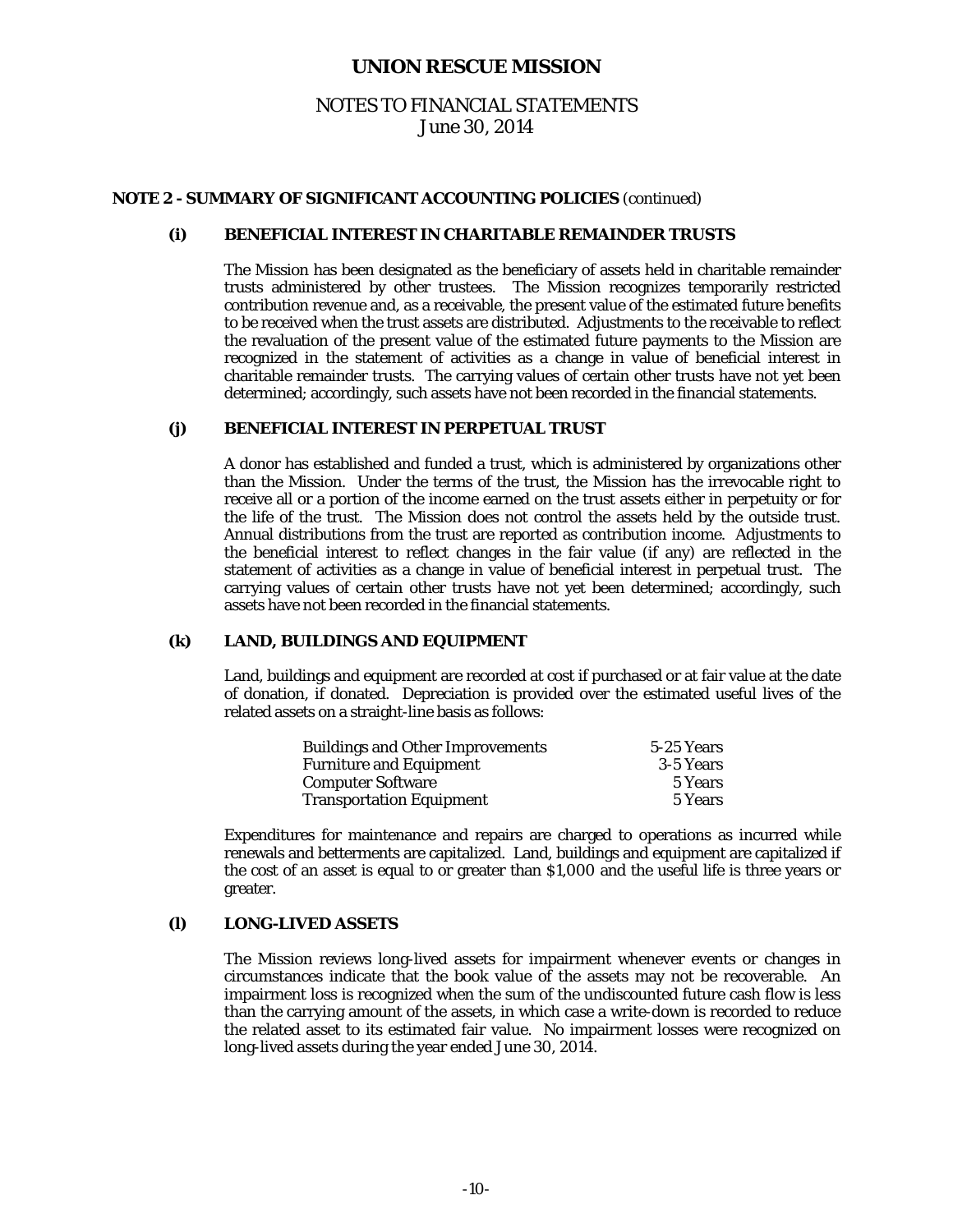# NOTES TO FINANCIAL STATEMENTS June 30, 2014

#### **NOTE 2 - SUMMARY OF SIGNIFICANT ACCOUNTING POLICIES** (continued)

### **(m) DERIVATIVE FINANCIAL INSTRUMENTS**

The Mission recognizes all derivatives at fair value in accordance with generally accepted accounting principles. Interest rate protection agreements (swaps) are used from timeto-time to minimize interest rate risk and the Mission enters into such contracts only with financial institutions of good standing. Interest rate swaps are not used for trading or speculative purposes. During the year ended June 30, 2009, the Mission entered into an interest rate swap that has been accounted for as a fair value hedge. No amounts were recorded in the change in net assets during the year ended June 30, 2014 due to hedge ineffectiveness. The Mission had fixed rate debt in the principal amount of \$5,182,000 hedged with a variable rate interest rate swap at June 30, 2014.

#### **(n) ANNUITIES PAYABLE**

The Mission has received donations of assets in exchange for distributions of a fixed amount for a specific period of time to the donors or other beneficiaries. These gifts stipulate that annuity payments must be made to the donor or their designees until the time of death. The gifts are invested in money market funds, fixed income and equity securities. The Mission uses published mortality-rate tables adopted by the United States Internal Revenue Service and an assumed rate of return of approximately 4.5% to 6.0% to determine the present value of the actuarially determined liability.

#### **(o) CONTRIBUTED GOODS AND SERVICES**

Contributions of donated non-cash assets are recorded in a manner consistent with the Accord Network GIK Standards in the period received. Contributions of donated services are recognized if the services received (a) create or enhance long-lived assets, or (b) require specialized skills provided by individuals possessing those skills, and would typically need to be purchased if not provided by donation. A substantial number of volunteers have donated significant amounts of their time to the Mission. The services that these individuals rendered, however, do not meet the above criteria and, as such, are not recognized as revenue.

#### **(p) INCOME TAXES**

Union Rescue Mission is exempt from federal income taxes under Section  $501(c)(3)$  of the Internal Revenue Code and the corresponding California provisions.

#### **(q) FUNCTIONAL ALLOCATION OF EXPENSES**

The costs of providing the Mission's programs and other activities have been presented in the statement of functional expenses. During the year, such costs are accumulated into separate groupings as either direct or indirect. Indirect or shared costs are allocated among program and support services by a method that best measures the relative degree of benefit which is determined by management through consideration of the portion of effort expended by each supporting department to each functional category.

#### **(r) USE OF ESTIMATES**

The preparation of financial statements in conformity with generally accepted accounting principles requires management to make estimates and assumptions that affect certain reported amounts and disclosures. Accordingly, actual results could differ from those estimates.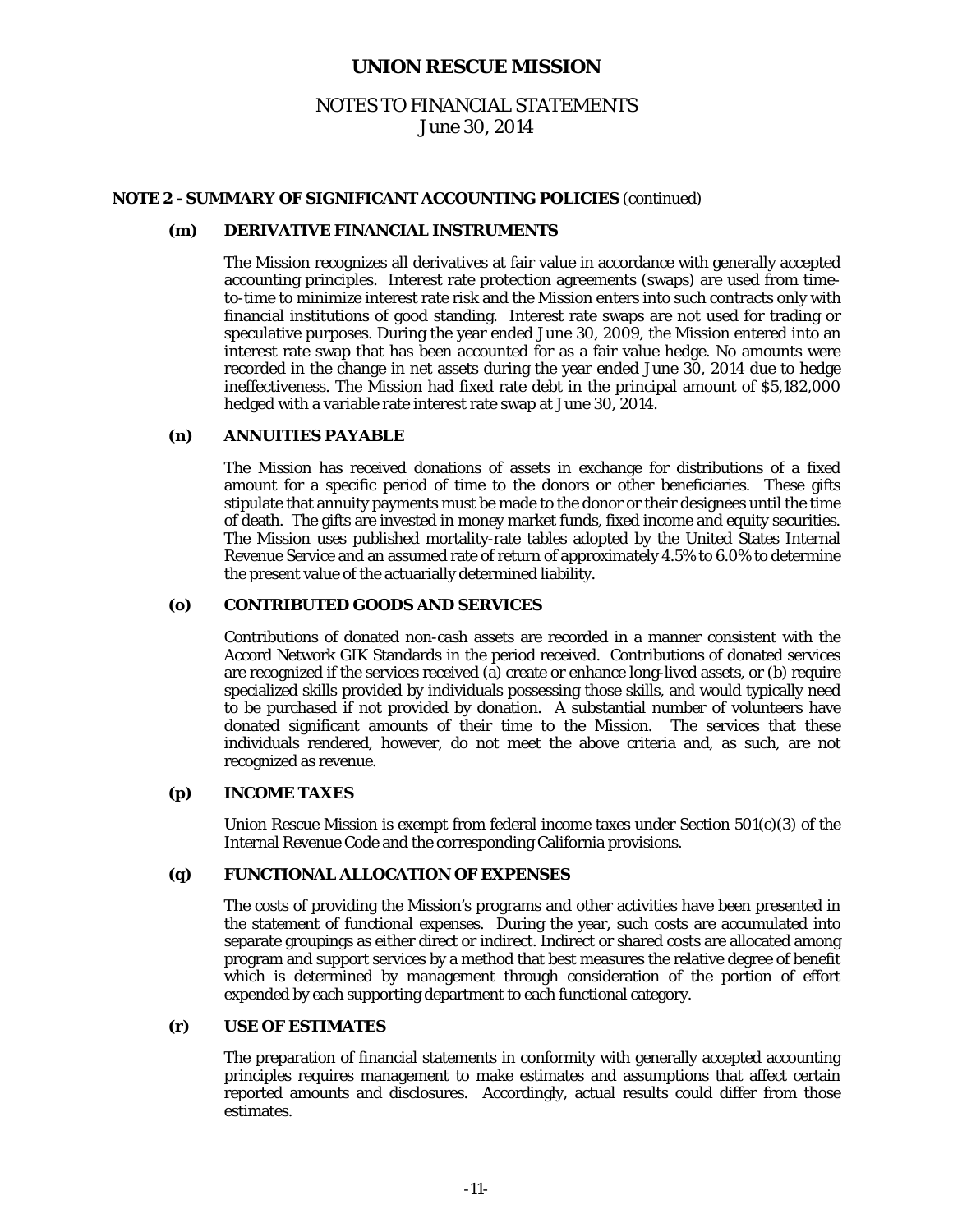# NOTES TO FINANCIAL STATEMENTS June 30, 2014

#### **NOTE 2 - SUMMARY OF SIGNIFICANT ACCOUNTING POLICIES** (continued)

#### **(s) COMPARATIVE TOTALS**

The statement of activities includes prior year summarized comparative information in total but not by net asset class. Such information does not include sufficient detail to constitute a presentation in conformity with generally accepted accounting principles. Accordingly, such information should be read in conjunction with the Mission's financial statements for the year ended June 30, 2013 from which the summarized information was derived.

#### **(t) PRESENTATION**

Amounts in the financial statements have been rounded to the nearest thousand dollars.

#### **(u) SUBSEQUENT EVENTS**

The Mission has evaluated events and transactions occurring subsequent to the statement of financial position date of June 30, 2014 for items that should potentially be recognized or disclosed in these financial statements. The evaluation was conducted through October 21, 2014, the date these financial statements were available to be issued. No such material events or transactions were noted to have occurred.

#### **NOTE 3 - INVESTMENTS**

Investments consist of the following at June 30, 2014:

| <b>Cash Equivalents</b><br><b>Mutual Funds:</b> | S | 13.000  |
|-------------------------------------------------|---|---------|
| Large Cap Blended                               |   | 298,000 |
| Large Cap Growth                                |   | 40,000  |
| Large Cap Value                                 |   | 18,000  |
| Mid Cap Growth                                  |   | 34,000  |
| Mid Cap Value                                   |   | 20,000  |
| <b>Small Cap Blended</b>                        |   | 18,000  |
| <b>Small Cap Value</b>                          |   | 18,000  |
| Alternative                                     |   | 6,000   |
| <b>Limited Partnership</b>                      |   | 100,000 |
| <b>TOTAL INVESTMENTS</b>                        |   | 565.000 |

Investment income for the year ended June 30, 2014 consists of the following:

| <b>Interest and Dividend Income</b>                 |   | 12.000             |
|-----------------------------------------------------|---|--------------------|
| Net Realized and Unrealized Gain<br>on Investments  |   | 63.000             |
| <b>Donated Stock Loss</b><br><b>Management Fees</b> |   | (6,000)<br>(6,000) |
| <b>INVESTMENT INCOME (NET)</b>                      | s | 63.000             |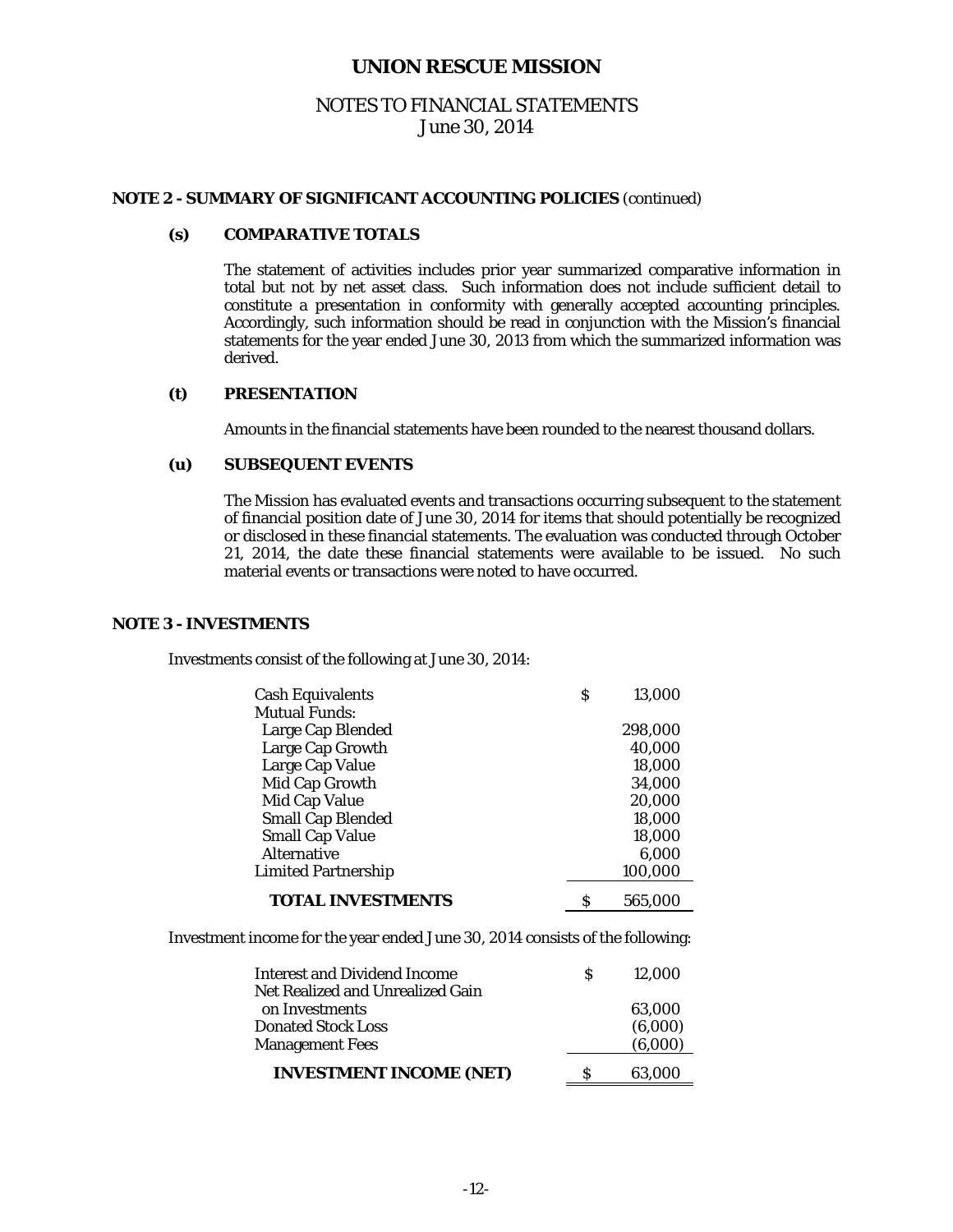# NOTES TO FINANCIAL STATEMENTS June 30, 2014

### **NOTE 4 - FAIR VALUE MEASUREMENTS**

 The Mission has implemented the accounting standard that defines fair value for those assets (and liabilities) that are re-measured and reported at fair value at each reporting period. This standard establishes a single authoritative definition of fair value, sets out a framework for measuring fair value based on inputs used, and requires additional disclosures about fair value measurements. This standard applies to fair value measurements already required or permitted by existing standards.

 In general, fair values determined by Level 1 inputs utilize quoted prices (unadjusted) in active markets for identical assets. Fair values determined by Level 2 inputs utilize data points that are observable such as quoted prices, interest rates and yield curves. Fair values determined by Level 3 inputs are unobservable data points for the asset (or liability) and include situations where there is little, if any, market activity for the asset (or liability).

 The following table presents information about the Mission's assets and liabilities that are measured at fair value on a recurring basis at June 30, 2014 and indicates the fair value hierarchy of the valuation techniques utilized to determine such fair value:

|                                 |    |               |    |                      | <b>Fair Value Measurements Using</b> |    |                    |
|---------------------------------|----|---------------|----|----------------------|--------------------------------------|----|--------------------|
|                                 |    |               |    | <b>Quoted Prices</b> |                                      |    |                    |
|                                 |    |               |    | in Active            | Significant                          |    |                    |
|                                 |    |               |    | <b>Markets</b> for   | <b>Other</b>                         |    | <b>Significant</b> |
|                                 |    |               |    | <b>Identical</b>     | Observable                           |    | Unobservable       |
|                                 |    | Year Ended    |    | <b>Assets</b>        | Inputs                               |    | Inputs             |
|                                 |    | June 30, 2014 |    | (Level 1)            | (Level 2)                            |    | (Level 3)          |
| <b>ASSETS:</b>                  |    |               |    |                      |                                      |    |                    |
| <b>Limited Partnership</b>      | S  | 100,000       | \$ |                      |                                      | \$ | 100,000            |
| <b>Cash Equivalents and</b>     |    |               |    |                      |                                      |    |                    |
| <b>Mutual Funds</b>             |    | 465,000       |    | 459,000              |                                      |    | 6,000              |
| <b>Beneficial Interest in:</b>  |    |               |    |                      |                                      |    |                    |
| <b>Charitable Remainder</b>     |    |               |    |                      |                                      |    |                    |
| <b>Trusts</b>                   |    | 1,083,000     |    |                      |                                      |    | 1,083,000          |
| <b>Perpetual Trust</b>          |    | 161,000       |    |                      |                                      |    | 161,000            |
| <b>TOTAL ASSETS</b>             | S  | 1,809,000     | S. | 459,000              | \$                                   | S  | 1,350,000          |
|                                 |    |               |    |                      |                                      |    |                    |
| <b>LIABILITIES:</b>             |    |               |    |                      |                                      |    |                    |
| <b>Annuities Payable</b>        | \$ | 236,000       | \$ |                      | \$                                   | Ś  | 236,000            |
| <i><b>TOTAL LIABILITIES</b></i> | \$ | 236,000       | \$ |                      | \$                                   | \$ | 236,000            |

The fair values of investments within Level 1 inputs were obtained based on quoted market prices at the closing of the last business day of the fiscal year.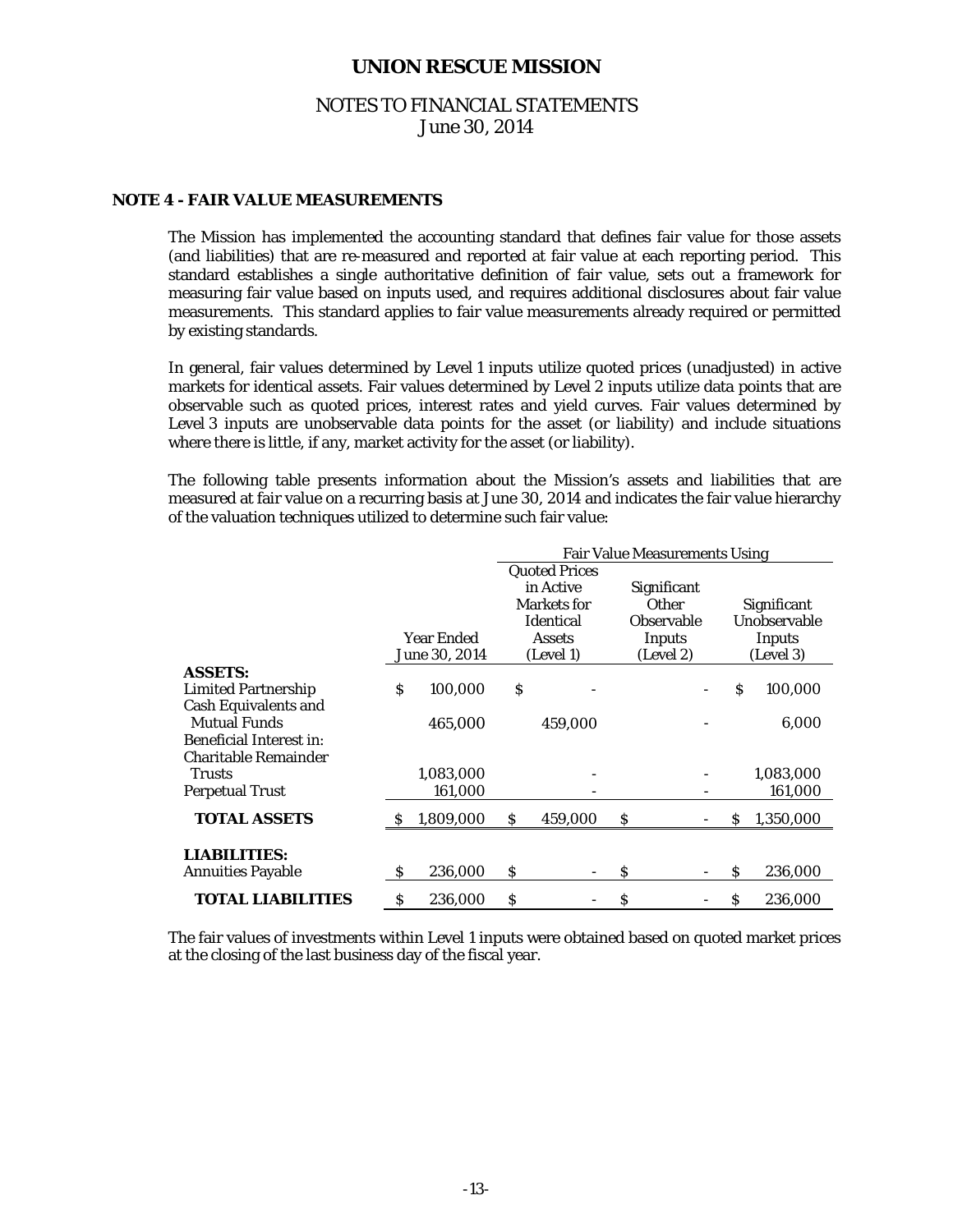# NOTES TO FINANCIAL STATEMENTS June 30, 2014

#### **NOTE 4 - FAIR VALUE MEASUREMENTS** (continued)

|                               |              | <b>Temporarily</b> | Significant Unobservable Inputs (Level 3)<br>Permanently |                   |             |
|-------------------------------|--------------|--------------------|----------------------------------------------------------|-------------------|-------------|
|                               | Unrestricted | <b>Restricted</b>  | Restricted                                               |                   |             |
|                               |              | <b>Beneficial</b>  |                                                          |                   |             |
|                               |              | Interest in        |                                                          | <b>Beneficial</b> |             |
|                               |              | Charitable         | Endowments'                                              | Interest in       |             |
|                               | Limited      | Remainder          | Mutual                                                   | Perpetual         |             |
|                               | Partnership  | <b>Trusts</b>      | <b>Funds</b>                                             | <b>Trust</b>      | Total       |
| <b>ASSETS:</b>                |              |                    |                                                          |                   |             |
| <b>Beginning Balance</b>      | S            | \$1,524,000        | <sub>S</sub><br>60.000                                   | 148.000<br>S      | \$1,732,000 |
| <b>Purchases</b>              | 100,000      |                    |                                                          |                   | 100,000     |
| <b>Sales</b>                  |              |                    | (58,000)                                                 |                   | (58,000)    |
| <b>Additional Benefit</b>     |              | 627,000            |                                                          |                   | 627,000     |
| <b>Receipt of Distributed</b> |              |                    |                                                          |                   |             |
| Benefit                       |              | (1,269,000)        |                                                          |                   | (1,269,000) |
| <b>Change in Value</b>        |              | 201,000            | 4,000                                                    | 13,000            | 218,000     |
| <b>ENDING BALANCE</b>         | 100,000      | \$1,083,000        | 6,000<br>S                                               | 161,000<br>S      | \$1,350,000 |

|                                                                                                |   | <b>Fair Value Measurements Using</b><br>Significant Unobservable Inputs<br>(Level 3) |   |                    |  |
|------------------------------------------------------------------------------------------------|---|--------------------------------------------------------------------------------------|---|--------------------|--|
|                                                                                                |   | Unrestricted -<br><b>Annuities</b><br>Payable                                        |   | Total              |  |
| <b>LIABILITIES:</b><br><b>Beginning Balance</b><br><b>Change in Value of Annuities Payable</b> |   | 245,000<br>(9,000)                                                                   | S | 245,000<br>(9,000) |  |
| ENDING BALANCE                                                                                 | S | 236,000                                                                              | S | 236,000            |  |

 Limited Partnership: Valued based on quoted market prices and the Mission's ownership interest. These investments are not readily redeemable and therefore are considered Level 3.

 Beneficial Interest in Charitable Remainder Trusts: Valued based on quoted market prices at the close of the last business day of the fiscal year and discounted to net present value using United States Internal Revenue Service actuarial tables.

 Endowments' Mutual Funds: Valued based on quoted market prices and the Mission's ownership interest. These investments are not readily redeemable and therefore are considered Level 3.

 Beneficial Interest in Perpetual Trust: Valued based on quoted market prices at the close of the last business day of the fiscal year. These investments are not readily redeemable, with distributions paid at the discretion of the fund manager.

The Mission evaluates the classification of Level 1, 2 and 3 investments at the end of each reporting period. Transfers between Level 1 and 2 investments generally relate to whether a market becomes active or inactive. Transfers between Level 2 and 3 investments relate to whether significant relevant observable inputs are available for the fair value measurement in their entirety and when redemption rules become more or less restrictive. There were no transfers between Level 1, 2, and 3 investments during the year ended June 30, 2014.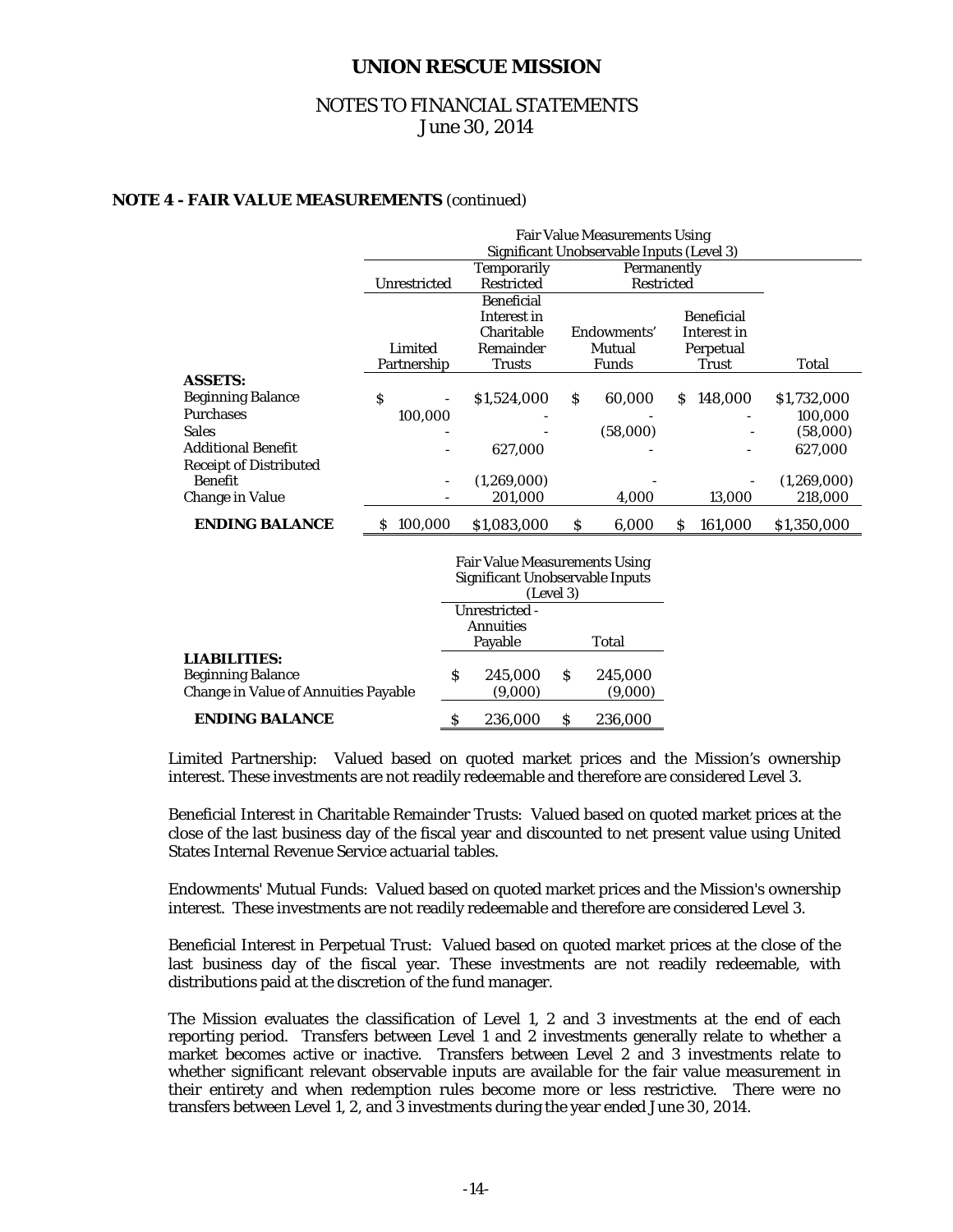# NOTES TO FINANCIAL STATEMENTS June 30, 2014

#### **NOTE 4 - FAIR VALUE MEASUREMENTS** (continued)

 Annuities Payable: Valued using published mortality rate tables adopted by the United States Internal Revenue Service and an assumed rate of return of approximately 4.5% to 6.0% to determine the present value of the actuarially determined liability.

 The methods described above may produce a fair value calculation that may not be indicative of net realizable value or reflective of future net values. Furthermore, while the Mission believes its valuation methods are appropriate and consistent with other market participants, the use of different methodologies or assumptions to determine the fair value of certain financial instruments could result in a different fair value measurement at the reporting date.

#### **NOTE 5 - PLEDGES RECEIVABLE**

Pledges receivable at June 30, 2014 are expected to be collected as follows:

| Less than One Year                                                          | 914,000              |
|-----------------------------------------------------------------------------|----------------------|
| <b>One to Five Years</b>                                                    | 24.000               |
| <b>GROSS PLEDGES RECEIVABLE</b>                                             | 938,000              |
| <b>Allowance for Uncollectible Pledges</b><br><b>Present Value Discount</b> | (22,000)<br>(18,000) |
| <b>PLEDGES RECEIVABLE - NET</b>                                             | 898,000              |

#### **NOTE 6 - BENEFICIAL INTEREST IN CHARITABLE REMAINDER TRUSTS**

The Mission is the beneficiary of seven charitable remainder trusts administered by other trustees. Assets held in charitable remainder trusts totaled \$1,083,000 at June 30, 2014, representing the portion of the net present value of the charitable remainder trust assets for which the Mission is the designated beneficiary. One of the charitable remainder trusts, with a net present value of \$32,000 at June 30, 2014, is restricted to Hope Gardens Family Center. The remaining charitable remainder trusts, with a net present value of \$1,051,000 at June 30, 2014, are for the general charitable operations of Union Rescue Mission.

### **NOTE 7 - BENEFICIAL INTEREST IN PERPETUAL TRUST**

The Mission is the beneficiary of a trust whose assets are not under its control. The Mission has legally enforceable rights or claims to its beneficial interest in the annual income from the trust. During the year ended June 30, 2014, the Mission received \$8,000 of income from the trust, and the carrying value of the Mission's beneficial interest in this trust at June 30, 2014 is \$161,000.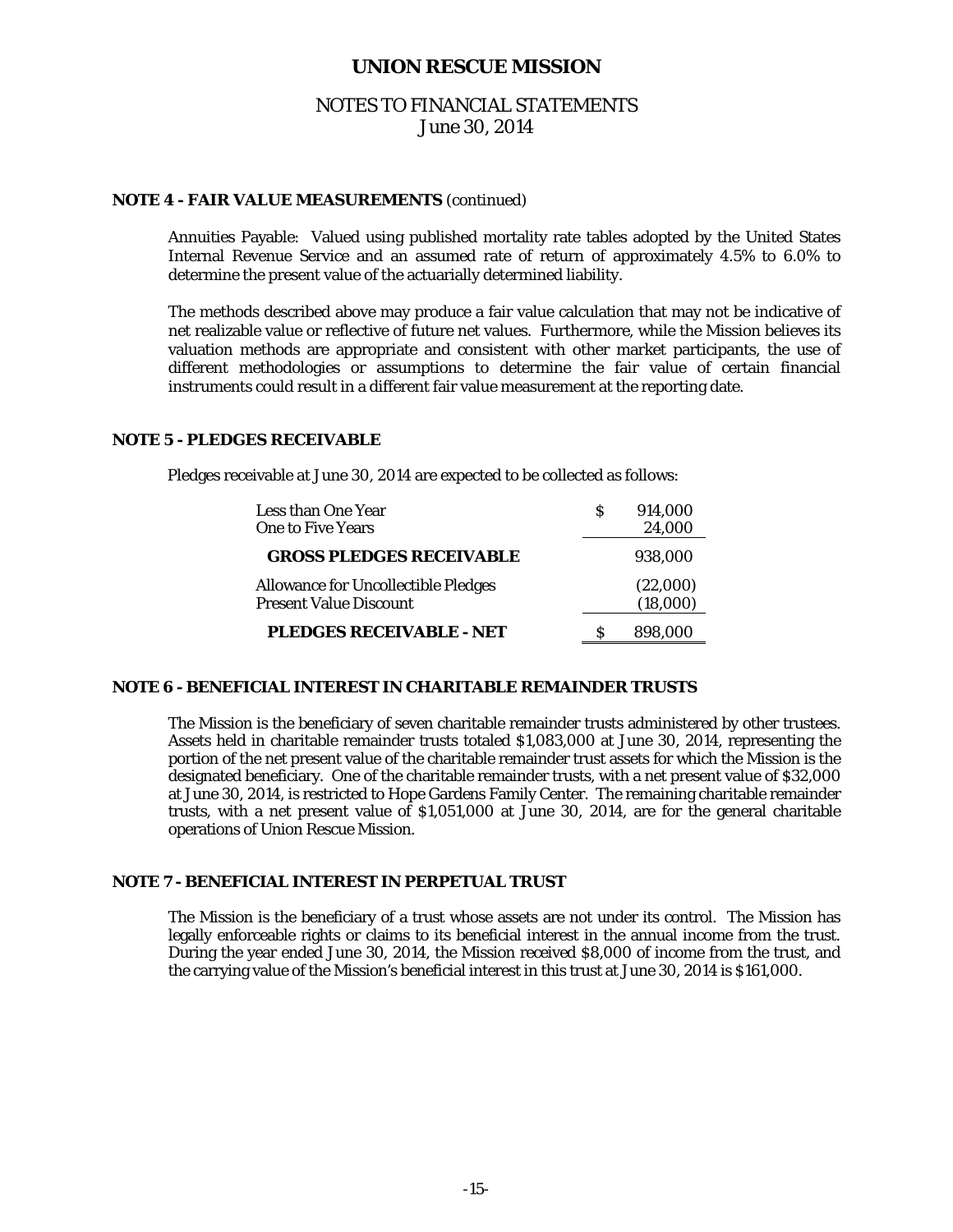# NOTES TO FINANCIAL STATEMENTS June 30, 2014

#### **NOTE 8 - LAND, BUILDINGS AND EQUIPMENT**

Land, buildings and equipment consist of the following as of June 30, 2014:

| Land                                                 | 9,337,000<br>S |
|------------------------------------------------------|----------------|
| <b>Buildings and Other Improvements</b>              | 36,441,000     |
| <b>Furniture and Equipment</b>                       | 3,744,000      |
| <b>Computer Software</b>                             | 558,000        |
| <b>Transportation Equipment</b>                      | 602,000        |
| <b>Construction in Progress</b>                      | 1,410,000      |
| <b>TOTAL</b>                                         | 52,092,000     |
| <b>Less: Accumulated Depreciation</b>                | (25, 440, 000) |
| <b>LAND, BUILDINGS AND</b><br><b>EQUIPMENT (NET)</b> | 26,652,000     |

Depreciation and amortization expense for the year ended June 30, 2014 was \$1,705,000.

The Mission is in the process of renovating Hope Gardens Family Center. The estimated cost of construction is \$4,670,000. As of June 30, 2014, \$4,264,000 has been expended. The remaining cost to complete Hope Gardens Family Center is estimated at \$406,000. Funds to renovate Hope Gardens Family Center are provided by contributions.

Interest capitalized as part of building improvements and construction in progress during the year ended June 30, 2014 amounted to \$66,000.

#### **NOTE 9 - ACCOUNTS PAYABLE AND ACCRUED EXPENSES**

Accounts payable and accrued expenses consist of the following at June 30, 2014:

| <b>TOTAL ACCOUNTS PAYABLE AND</b><br><b>ACCRUED EXPENSES</b> | 1,467,000 |
|--------------------------------------------------------------|-----------|
| <b>Accrued Vacation</b>                                      | 339,000   |
| <b>Funds Held for Others</b>                                 | 338,000   |
| <b>Accrued Payroll</b>                                       | 133,000   |
| <b>Accrued Expenses</b>                                      | 121,000   |
| <b>Accounts Payable</b>                                      | 536,000   |

#### **NOTE 10 - LINE OF CREDIT**

 The Mission has an operating line of credit with current permissible borrowings of \$1,500,000. The line of credit is secured by land and buildings (545 South San Pedro Street, Los Angeles, California). Interest is payable monthly at the bank's prime rate plus 1%. The maturity date is January 2016. The bank's prime rate at June 30, 2014 was 3.25%. As of June 30, 2014, no money was borrowed against the line.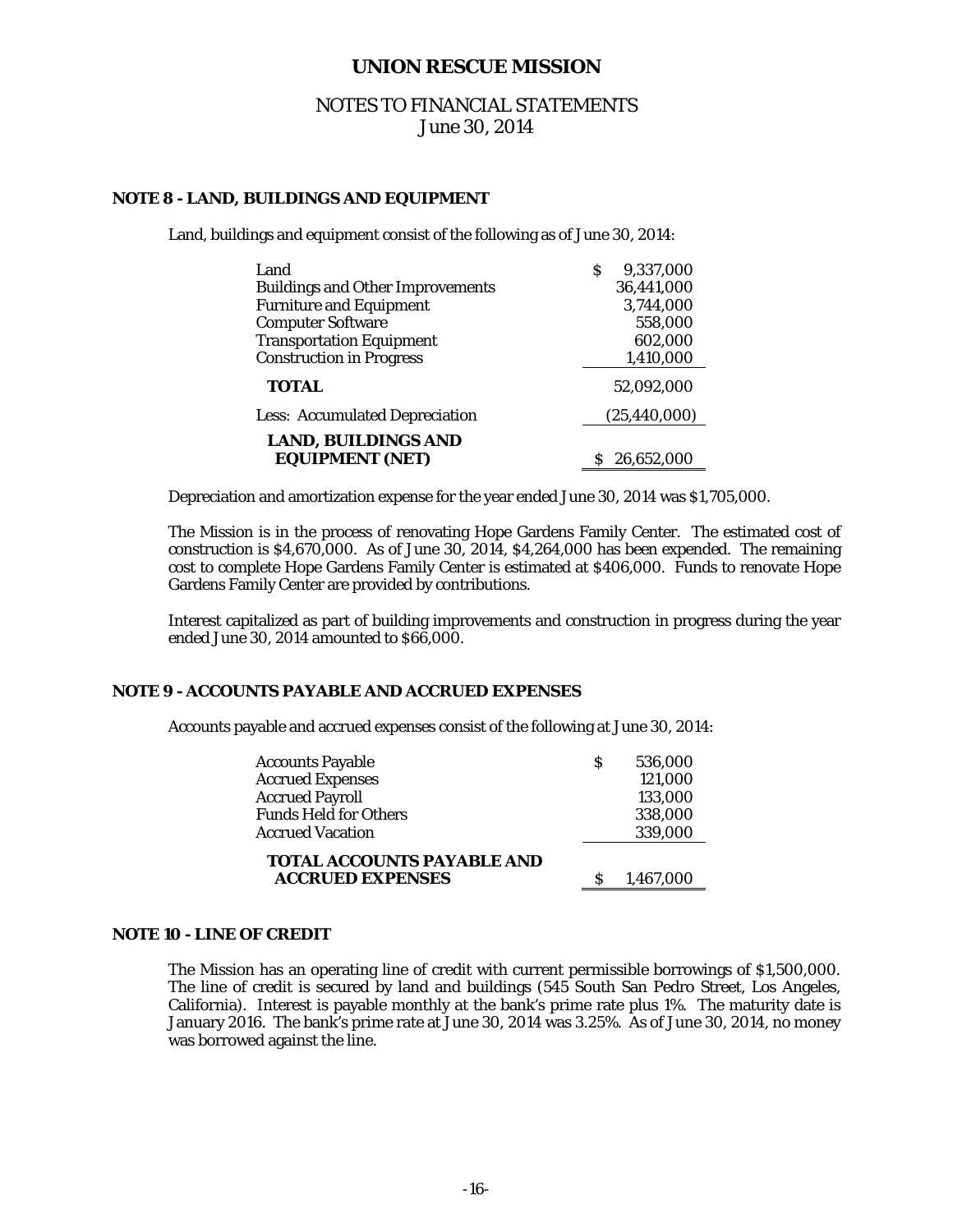# NOTES TO FINANCIAL STATEMENTS June 30, 2014

### **NOTE 11 - NOTES PAYABLE**

| Term Loan - Bank, Secured by Land and Buildings (545 South San Pedro Street,<br>Los Angeles, California), Payable in Monthly Installments of Principal and<br>Interest at 6.42% Fixed under Interest Rate Swap Agreement, Due July 2019 | S. | 5.182,000 |
|-----------------------------------------------------------------------------------------------------------------------------------------------------------------------------------------------------------------------------------------|----|-----------|
| Note Payable - Trust, Unsecured, Subordinate to the Term Loan, Bearing<br>Interest Rate of 5.0%, Interest Only Payable Monthly, Principal Payable in<br>Annual Installments of \$50,000 to \$150,000, Due September 2019                |    | 508,000   |
| Note Payable - Foundation, Unsecured, Subordinate to the Term Loan, Bearing<br>Interest Rate of 5.0%, Interest Only Payable Every Six Months, Principal Payable<br>in Annual Installments of \$5,000 to \$30,000, Due September 2019.   |    | 50,000    |
| Notes Payable - Company, Secured by Related Property, Bearing Interest Rates<br>of 2.9%, Payable in Monthly Installments of \$429 to \$476, Due November 2015                                                                           |    | 29,000    |
| Note Payable - Company, Secured by Related Property, Bearing Interest Rate of<br>3.9%, Payable in Monthly Installments of \$343, Due June 2019                                                                                          |    | 19,000    |
| <b>TOTAL NOTES PAYABLE</b>                                                                                                                                                                                                              |    | 5,788,000 |
|                                                                                                                                                                                                                                         |    |           |

The future maturity of notes payable at June 30, 2014 is as follows:

Notes payable consist of the following at June 30, 2014:

# **Years Ending June 30**

| 2015              | S | 934.000   |
|-------------------|---|-----------|
| 2016              |   | 1,031,000 |
| 2017              |   | 1,124,000 |
| 2018              |   | 1,178,000 |
| 2019              |   | 1,236,000 |
| <b>Thereafter</b> |   | 285,000   |
| TOTAL             |   | 5,788,000 |

The interest rate swap effectively fixes the interest rate for the term loan. The outstanding interest rate swap agreement at June 30, 2014 has the following terms:

| Notional Amount            | \$ 5.182,000            |
|----------------------------|-------------------------|
| Interest Rate (Receive)    | 1 Month LIBOR plus 3.2% |
| <b>Interest Rate (Pay)</b> | 6.42%                   |
| Maturity                   | <b>July 2019</b>        |

At June 30, 2014, the rate for the one month LIBOR was .15150%.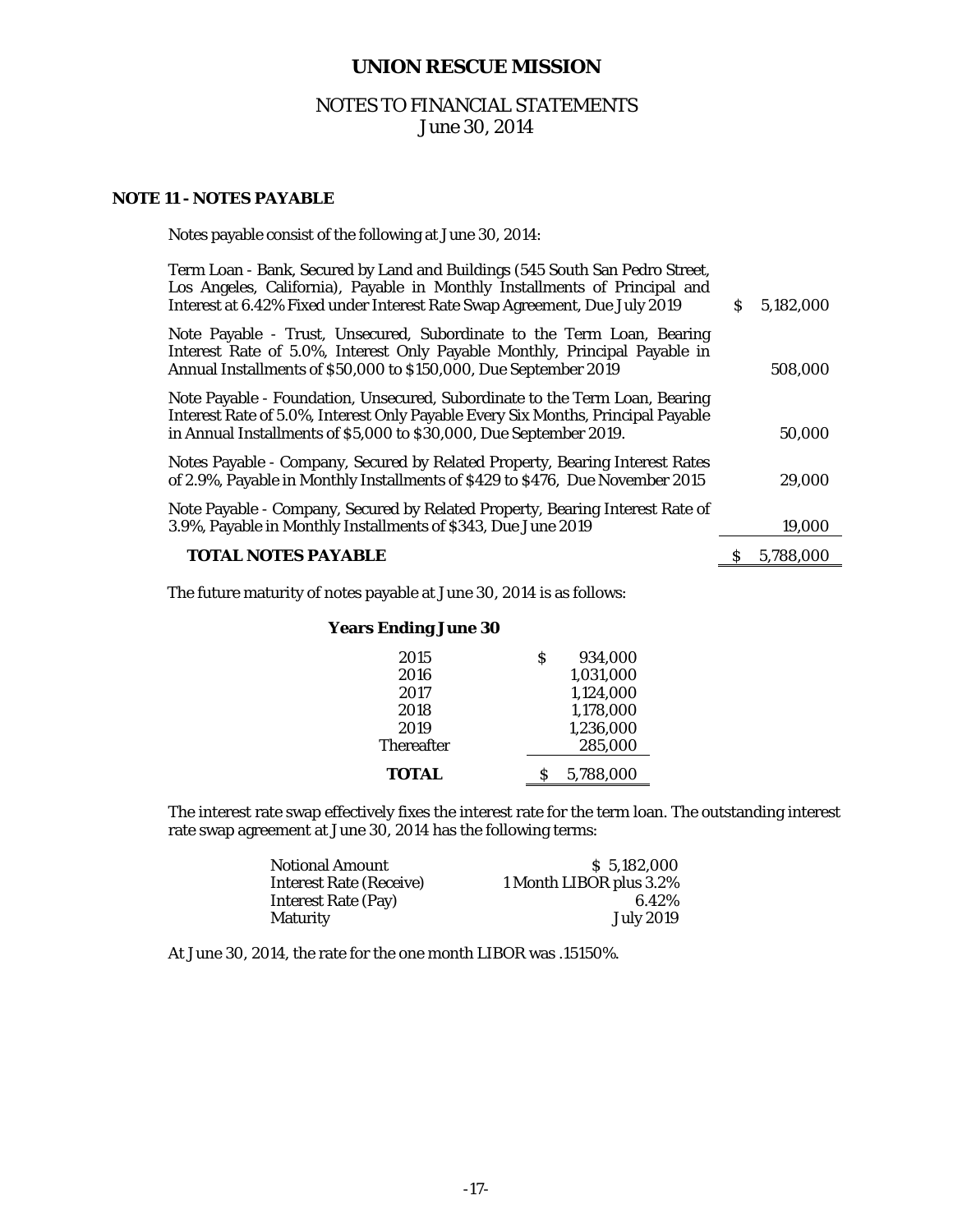# NOTES TO FINANCIAL STATEMENTS June 30, 2014

#### **NOTE 11 - NOTES PAYABLE** (continued)

The notional amount under the swap agreement decreases as principal payments are made on the term loan so that the notional amount equals the principal outstanding under the term loan. The swap agreement qualifies for hedge accounting (no ineffectiveness) under generally accepted accounting provisions; therefore, the interest rate swap liability is exactly offset by a corresponding reduction in the term loan liability. At June 30, 2014, the carrying value of the term loan remained unchanged.

#### **NOTE 12 - ANNUITIES PAYABLE**

 The Mission is in receipt of 43 charitable annuity gifts from individuals. The value at establishment and corresponding reasonably commensurate values at June 30, 2014 are \$430,000 and \$236,000 respectively. The Mission has established a segregated reserve fund of \$401,000 which equals 170% of the present value annuities payable balance.

#### **NOTE 13 - COMMUNITY OUTREACH PROGRAM**

The Mission conducts a Community Outreach Program that provides various donated products such as food, hygiene items and medical supplies to the poor and homeless outside the immediate service area of the Mission. Recipients of the products during the year ended June 30, 2014 were located in the United States.

 The products are donated primarily by corporations. The receipt of donated products by the Mission for this program is reflected as gifts-in-kind revenue and the distribution to the recipients is reflected as gifts-in-kind distribution expense in the statement of functional expenses. The donated products are valued in a manner consistent with Accord Network GIK Standards.

 Of the \$5,124,000 gifts-in-kind revenue reflected in the statement of activities for the year ended June 30, 2014, \$2,299,000 are gifts-in-kind used by the Mission in its own programs and the balance of \$2,825,000 was provided to other non-profit organizations through the Mission's Community Outreach Program.

#### **NOTE 14 - CONTINGENCIES**

 In the ordinary course of conducting its business, the Mission becomes involved in various lawsuits. Some of these proceedings may result in judgments being assessed against the Mission which, from time to time, may have an impact on changes in net assets. The Mission does not believe that these proceedings, individually or in the aggregate, would have a material effect on the financial statements.

#### **NOTE 15 - RETIREMENT PLAN**

 The Mission has a defined contribution retirement plan for all full-time employees. Eligible employees may contribute annually up to the applicable Internal Revenue Service limitations. The Mission did not make matching contributions during the year ended June 30, 2014.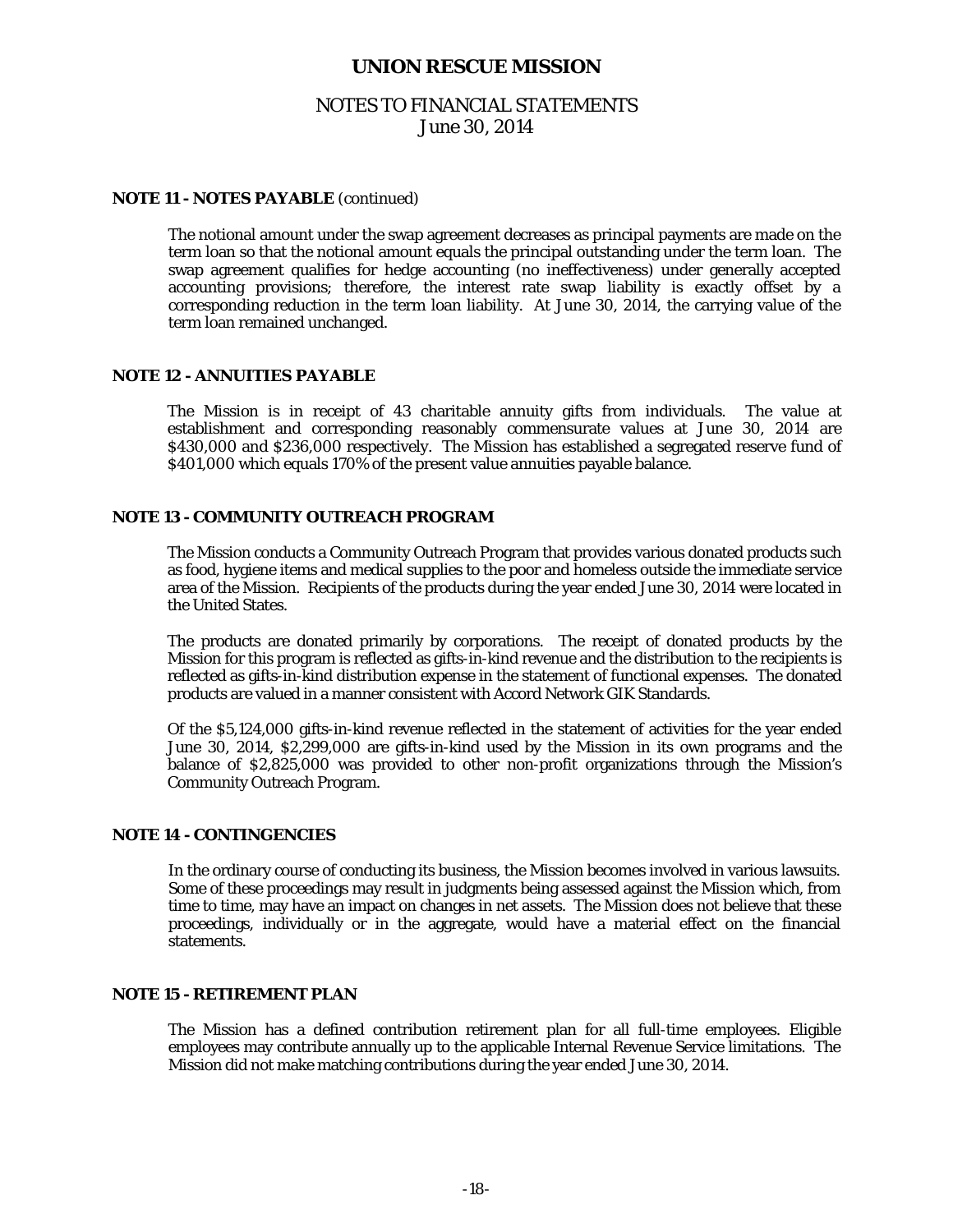# NOTES TO FINANCIAL STATEMENTS June 30, 2014

#### **NOTE 16 - TEMPORARILY RESTRICTED NET ASSETS**

Temporarily restricted net assets are available for the following purposes at June 30, 2014:

| <b>Charitable Remainder Trusts -</b>               |   |           |
|----------------------------------------------------|---|-----------|
| <b>Mission Operations</b>                          | S | 1,051,000 |
| <b>Charitable Remainder Trust -</b>                |   |           |
| <b>Hope Gardens Family Center</b>                  |   | 32.000    |
| Hope Gardens Family Center -                       |   |           |
| Capital Campaign                                   |   | 9,000     |
| <b>Donor Restricted Contributions</b>              |   | 188,000   |
| <b>TEMPORARILY RESTRICTED</b><br><b>NET ASSETS</b> |   | 1.280.000 |
|                                                    |   |           |

#### **NOTE 17 - PERMANENTLY RESTRICTED NET ASSETS**

 Permanently restricted net assets are invested in perpetuity. The principal balance, from which only the investment income is expendable to support the programs specified by the donors, are comprised of the following at June 30, 2014:

| Perpetual Trust                             | S | 161.000 |
|---------------------------------------------|---|---------|
| Pledge Receivable                           |   | 102.000 |
| <b>Endowments</b>                           |   | 64.000  |
| PERMANENTLY RESTRICTED<br><b>NET ASSETS</b> |   | 327,000 |

#### **NOTE 18 - ENDOWMENTS**

The Mission's endowments consist of funds established for a variety of purposes. Endowment funds are established by donor-restricted gifts to provide a permanent endowment, which is to provide a permanent source of income to the Mission.

The Mission's management understands California State law as (1) requiring the preservation of the fair market value of the original gifts as of the gift date of the donor restricted endowment funds, and (2) allowing the spending of income and gains on permanently restricted endowments, absent explicit donor stipulations that all or a portion of such gains be maintained in perpetuity.

The primary long-term financial objective for the Mission's endowments is to preserve the real (inflation-adjusted) purchasing power of endowment assets and income after accounting for endowment spending, annual growth percentage and costs of portfolio management.